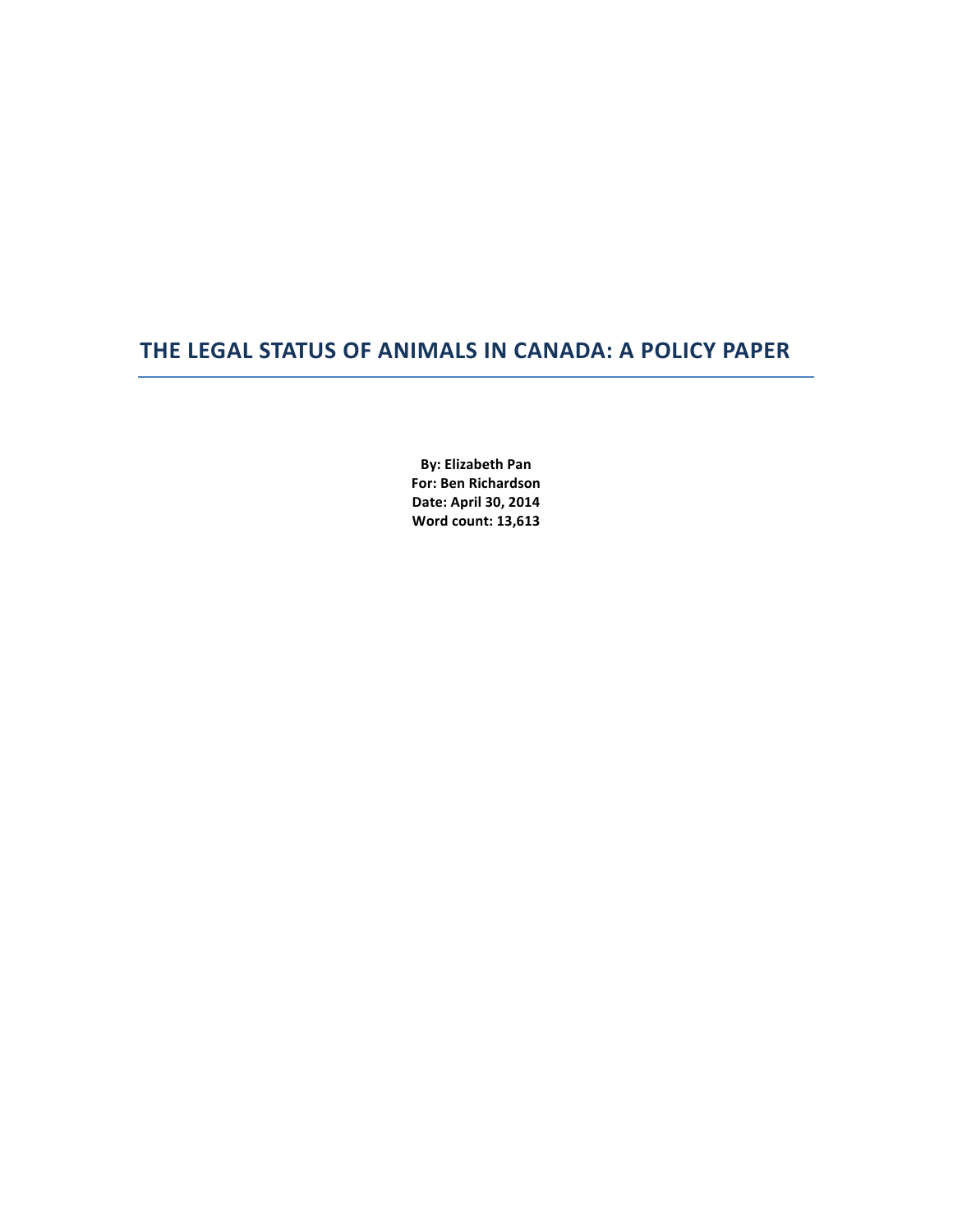# **ACKNOWLEDGEMENTS**

I am deeply indebted to each of the authors cited in this paper, who have collectively inspired me and have made this endeavour possible. I am particularly appreciative of Gary Francione for his incisive critique of new welfarism in *Animals as Persons*; Joan Schaffner for her cogent encapsulation of the legal reform needed to ensure substantive protection in *An Introduction to Animals and the Law*; and Sue Donaldson and Will Kymlicka for their revolutionary theory of group-differentiated rights in *Zoopolis*. Most of all, I am grateful for the support, encouragement, and assistance so generously offered to me by my research supervisor, Professor Ben Richardson.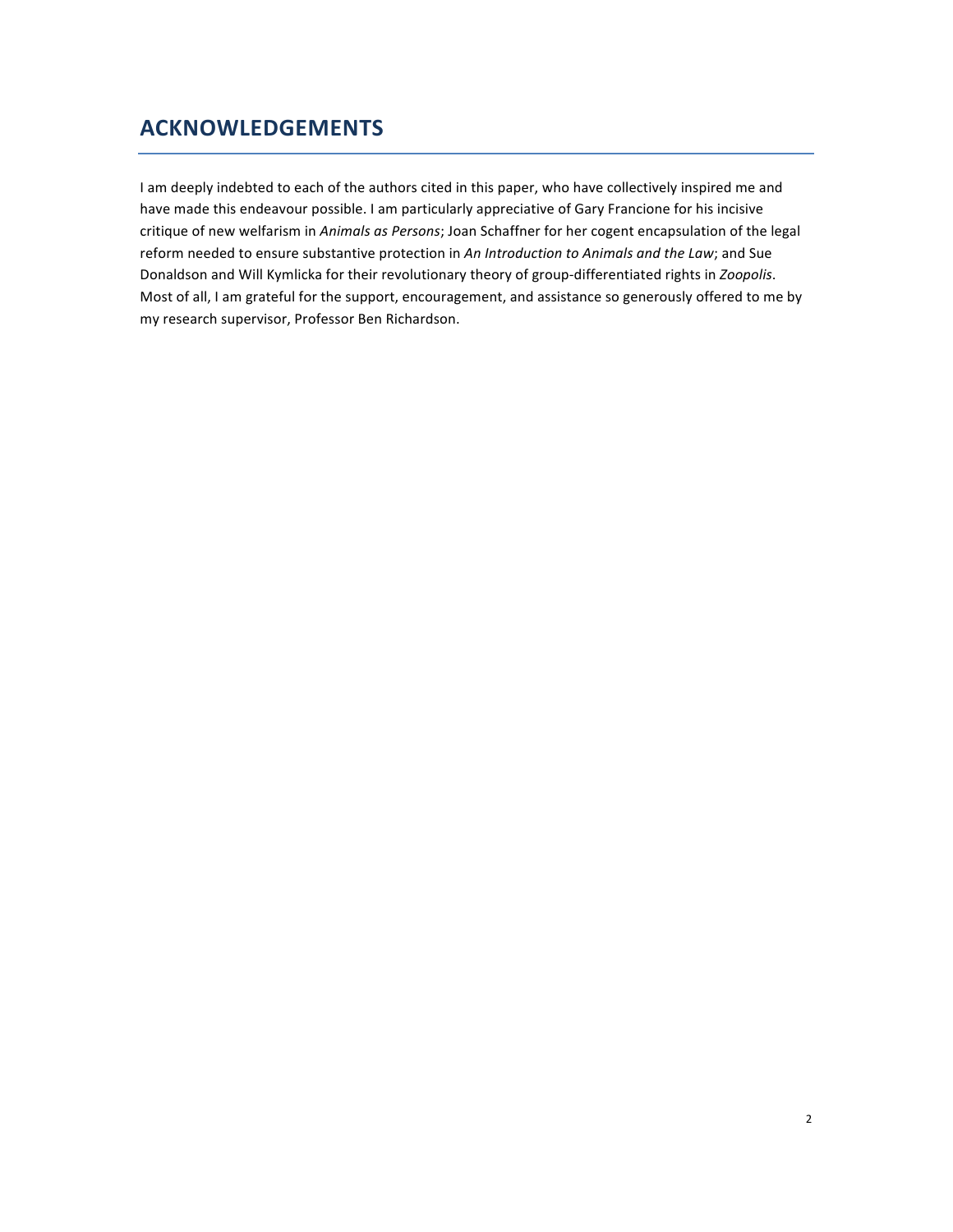# **TABLE OF CONTENTS**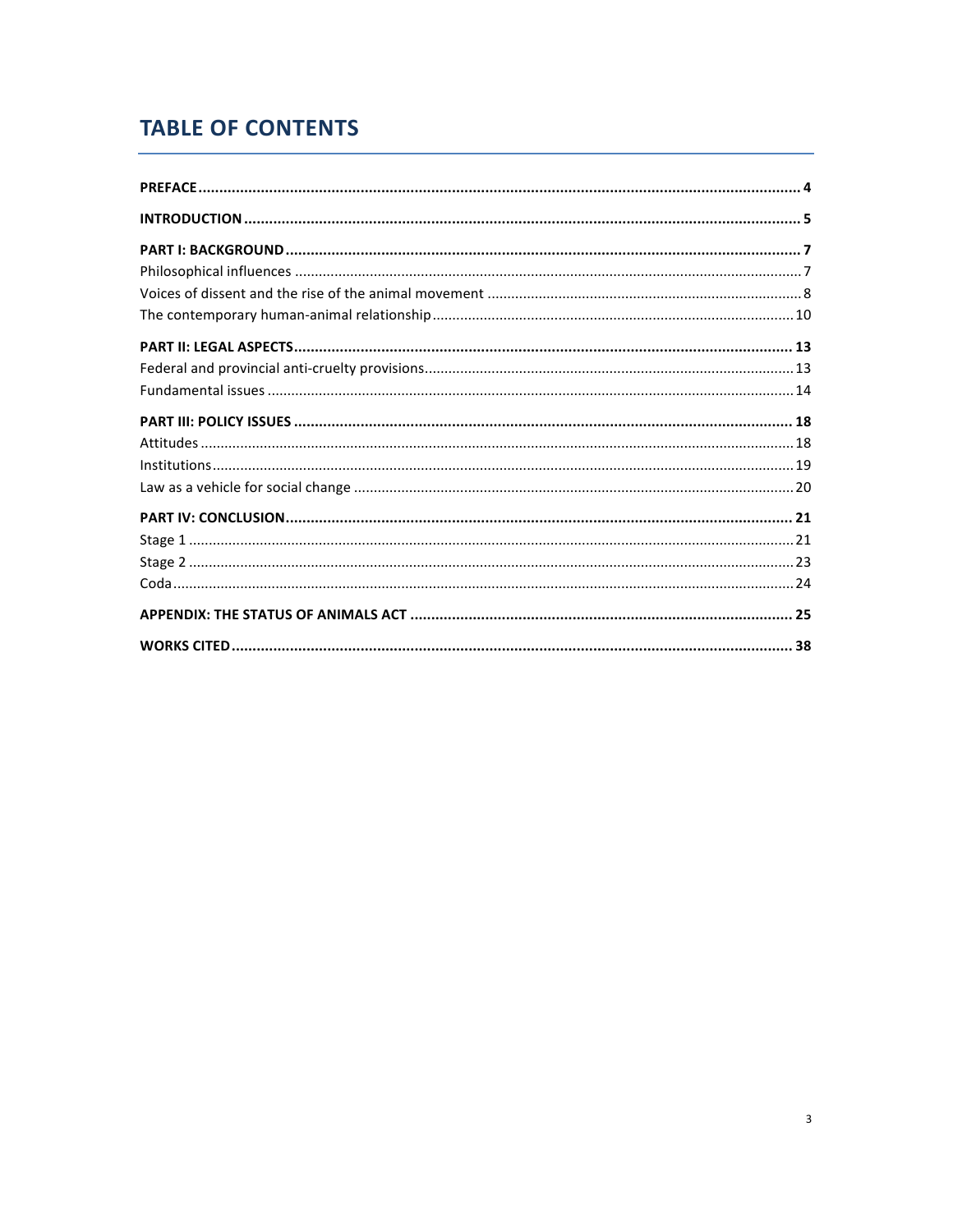## **PREFACE**

#### Another world is possible.<sup>1</sup>

Ten years ago, my philosophy professor asked me what it was that justified using animals to my benefit and their detriment. My inability to answer that question in an ethically defensible way opened the door for me to eventually see the reality of our existence as one predicated on animal suffering, misery, and death. I first learned about the reality of industrial meat production, which revealed such unspeakable horrors that I became morally compelled to dedicate my life to its abolishment. For several years, I remained willfully blind to all other forms of animal exploitation. I finally began peeling back the layers of animal use and abuse, of which there seemed to be no end.

My faith in humanity was threatened with each new revelation. No, anally electrocuting animals and stealing their fur in the name of fashion is not necessary. No, depriving animals of maternal love and social contact in the name of basic research is not necessary. No, forcibly confining animals in tiny tanks or cells and watching them go mad from captivity in the name of education is not necessary. No, routinely mutilating animals without anaesthetic and murdering them in the name of food is not necessary. It is no longer enough for me to work only on behalf of farmed animals, and I am now committed to ending all forms of animal oppression.

I moved to Vancouver to attend the University of British Columbia's Faculty of Law hoping that law school would teach me how to change the world for animals. I have taken every opportunity to learn how to use the law for their benefit throughout my legal education, and although I am grateful for my involvement with Animal Legal Defense Fund, Mercy for Animals Canada, Vancouver Animal Defence League, Liberation BC, and the Vancouver Humane Society, and the amazing work done by my peers in those organizations, it's just not enough. Until all of us are free, none of us are free.

This policy paper is something that allows me to focus my efforts on behalf of the countless billions of animals caught in the endless machinery of exploitation by giving me hope that someday - maybe not tomorrow, maybe not in my lifetime, but someday – things can be different, things can be better.

This project contemplates achievement of substantive equality for animals through legislative reform and policy change. I have drafted a comprehensive bill that comes into force in two stages to recognize how far removed we are from the overarching legislative goal of treating animals as moral equals today. The first stage consists of a transitional period of progressive endeavors to foster the incremental attitudinal and institutional changes necessary for the second stage, which prohibits all forms of animal exploitation, requires humans to take animal interests into account, and imposes positive duties on humans with animals in their custody or care.

This work is for you, the animals. I know. I see you. I'm sorry. I'm trying.

<sup>&</sup>lt;sup>1</sup> Noam Chomsky, *Imperial Ambitions: Conversations on the Post-9/11 World* (New York: Metropolitan Books 2005) at 184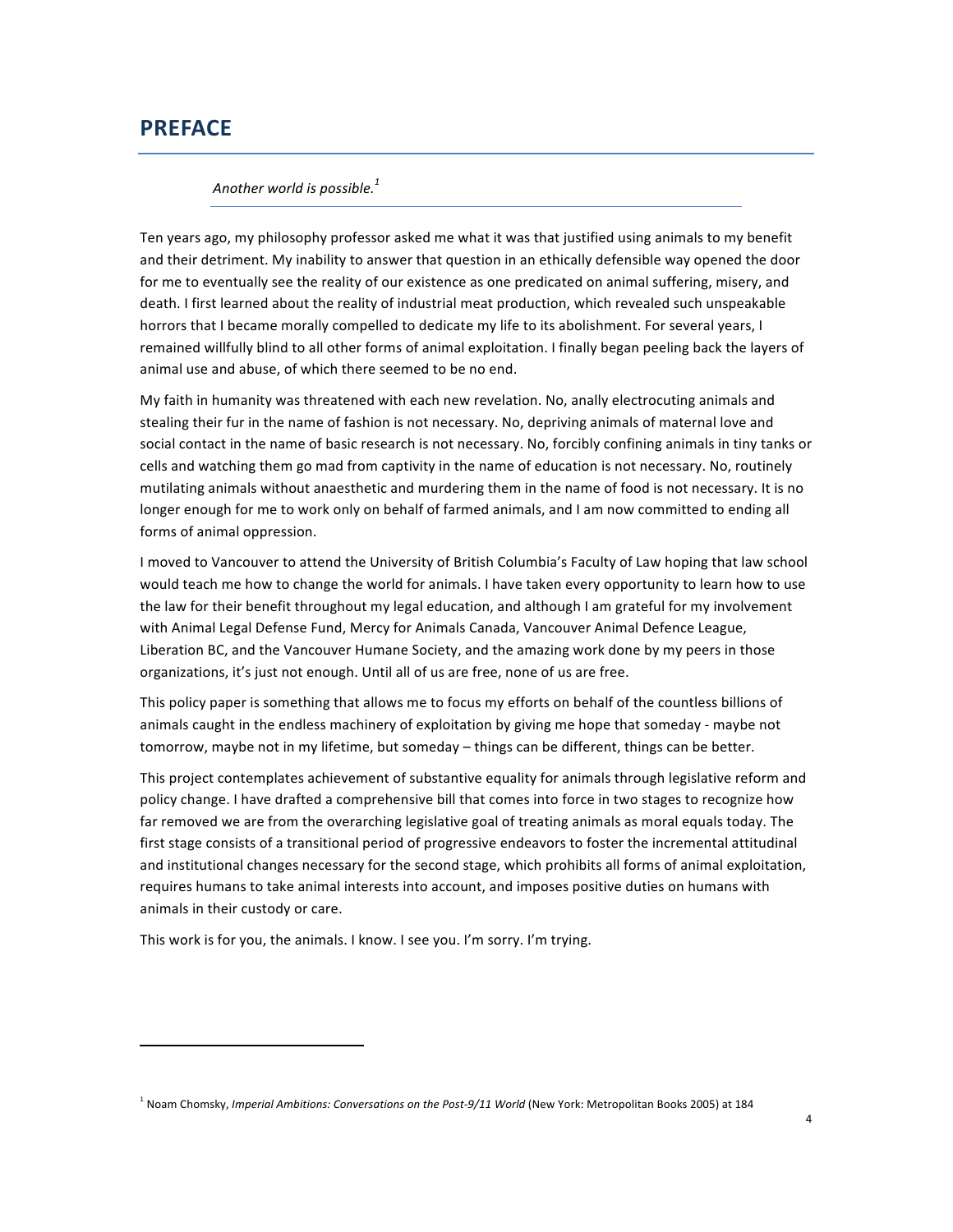## **INTRODUCTION**

 

A healthy two-year-old giraffe named Marius was recently shot in the head with a bolt pistol, dismembered, and fed to lions in front of visitors, including children, at the Copenhagen Zoo. These visitors were invited to watch for the ostensible benefit of an informative display of scientific knowledge concerning giraffe anatomy. Although waves of public protest and moral outrage were sparked across the globe as news travelled about the Zoo's plan to kill Marius, in the wake of a petition signed by over 20,000 people to save him, an offer presented by a private individual for 500,000 euros to buy him, and offers from zoos in Britain and Sweden to take him, the Zoo nevertheless chose to end his life, a choice that fell squarely within legal boundaries.

The Zoo has a property interest in all the animals it keeps captive, and is lawfully entitled to use its property as it sees fit – even if that means killing the "property." Even if there was some kind of legal recourse to prevent the Zoo's reckless disregard for life, any human willing to enforce them on an animal's behalf is precluded from obtaining the necessary legal standing, as the law presently recognizes only human interests in their property, rather than the interests of the animals bound by them.

Private self-regulation offers no assistance where the law fails. According to a spokesperson, the Zoo's actions were in accordance with the practices recommended by the European Association of Zoos and Aquaria, a standard-setting institution with 347 member organizations. Marius was genetically worthless and therefore "surplus" because his genes were already well represented in worldwide captive giraffe populations and consequently unneeded for breeding purposes. As Marius served no recognized purpose, he was seen as useless and dispensable.

This spectacle reflects the status quo. Nonhuman animals are valued only by their instrumentality toward human animal ends.<sup>2</sup> In this case, Marius' worth and entitlement to continued existence was assessed according to whether his genes were capable of sustaining a genetically diverse captive population of giraffes, leaving his inherent worth as a sentient being with an interest in living unacknowledged, unrecognized, and unconsidered. In short, Marius' life was extinguished against his will, merely because he was no longer wanted.

One month later, the same Danish zoo was undeterred from killing a family of four healthy lions, despite the public backlash over the giraffe's untimely demise. The Zoo claims that euthanizing the family was necessary in order to make room for a young male lion it plans to acquire, a purported justification as toothless as the one used to defend Marius' slaughter. Notwithstanding that this second decision to euthanize has again provoked worldwide criticism, nothing stands in the way of the Zoo exercising its untrammeled right to kill its "property" time and time again, and for the most trivial of reasons.

 $2$  The author recognizes that language conventions - such as the traditional separation of human animals from nonhuman animals, and the consequent identification of the former simply as "humans" and the latter simply as "animals" - can reinforce unequal power relations. The author adopts this orthodox shorthand for simplicity but rejects the notion that humans have an elevated or morally significant status vis-à-vis other animals.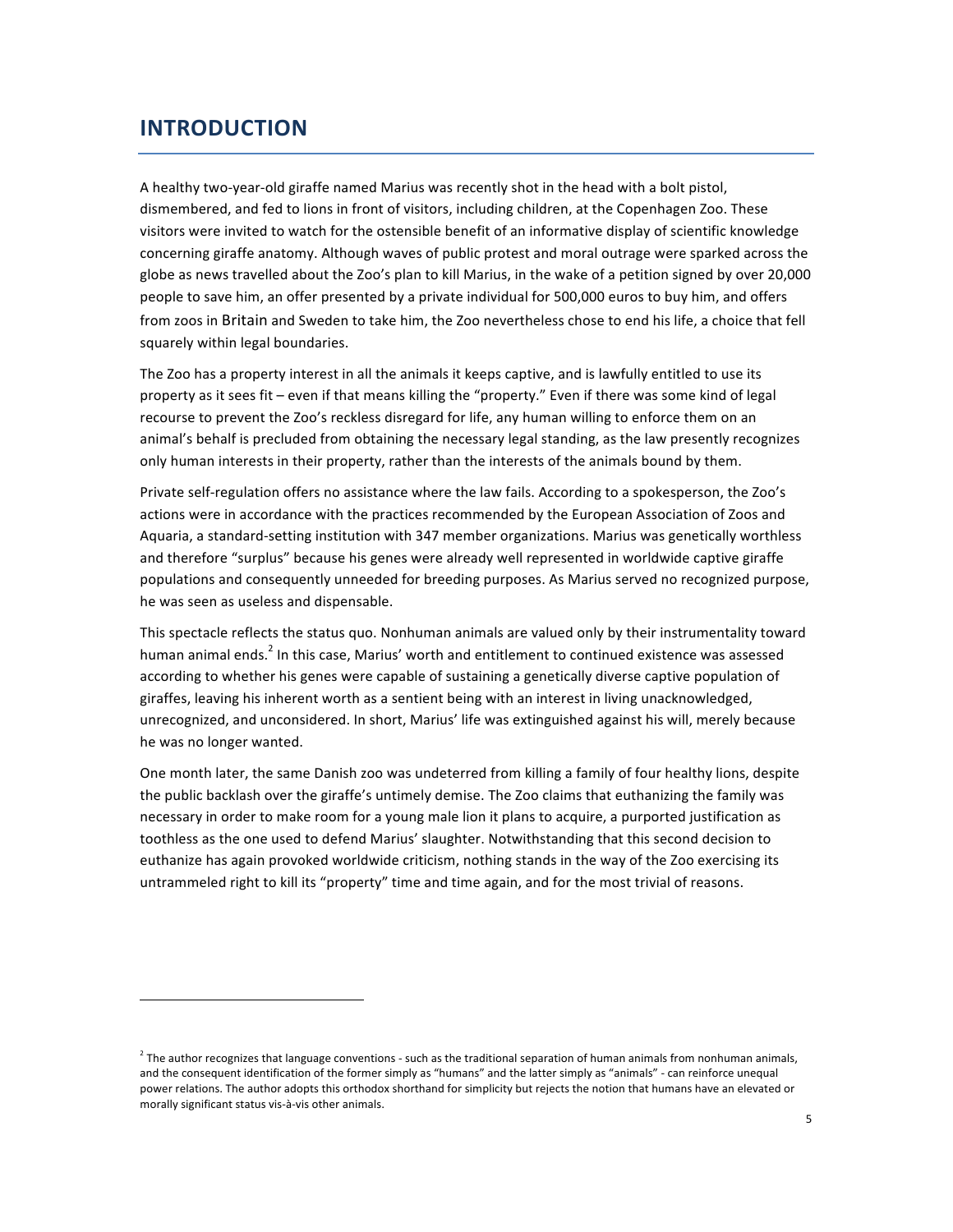This type of situation underscores the vital and compelling need for legislative reform. The current legal framework accepts the premise that animals are property wholesale, and treats animals as replaceable commodities whose interests are subordinate to those of the humans who exploit them. Laws are designed to protect human interests in the animals, rather than the animals themselves, and the extent of their protection from institutionalized violence varies with the value humans place on each species.<sup>3</sup>

This policy paper offers a new framework to transform the human-animal relationship from one of domination and control to one of equality and fairness. It proposes a draft bill that comes into effect in two stages: the first stage implements transitional provisions to encourage the sweeping changes contemplated in the second stage, which effectively abolishes all forms of animal exploitation.

Part I of this paper discusses the historical evolution of the human-animal relationship, including its modern manifestation. Part II describes the systemic failings of federal and provincial animal protection laws. Part III covers the attitudes and institutions that legitimize and perpetuate animal exploitation. Part IV provides an overview of the proposed legislation and explains how its components overcome the foregoing considerations. Finally, the Appendix contains the text of the draft bill.

<sup>&</sup>lt;sup>3</sup> Andrew Linzey (ed), The Global Guide to Animal Protection (Chicago: University of Illinois Press 2013) at 230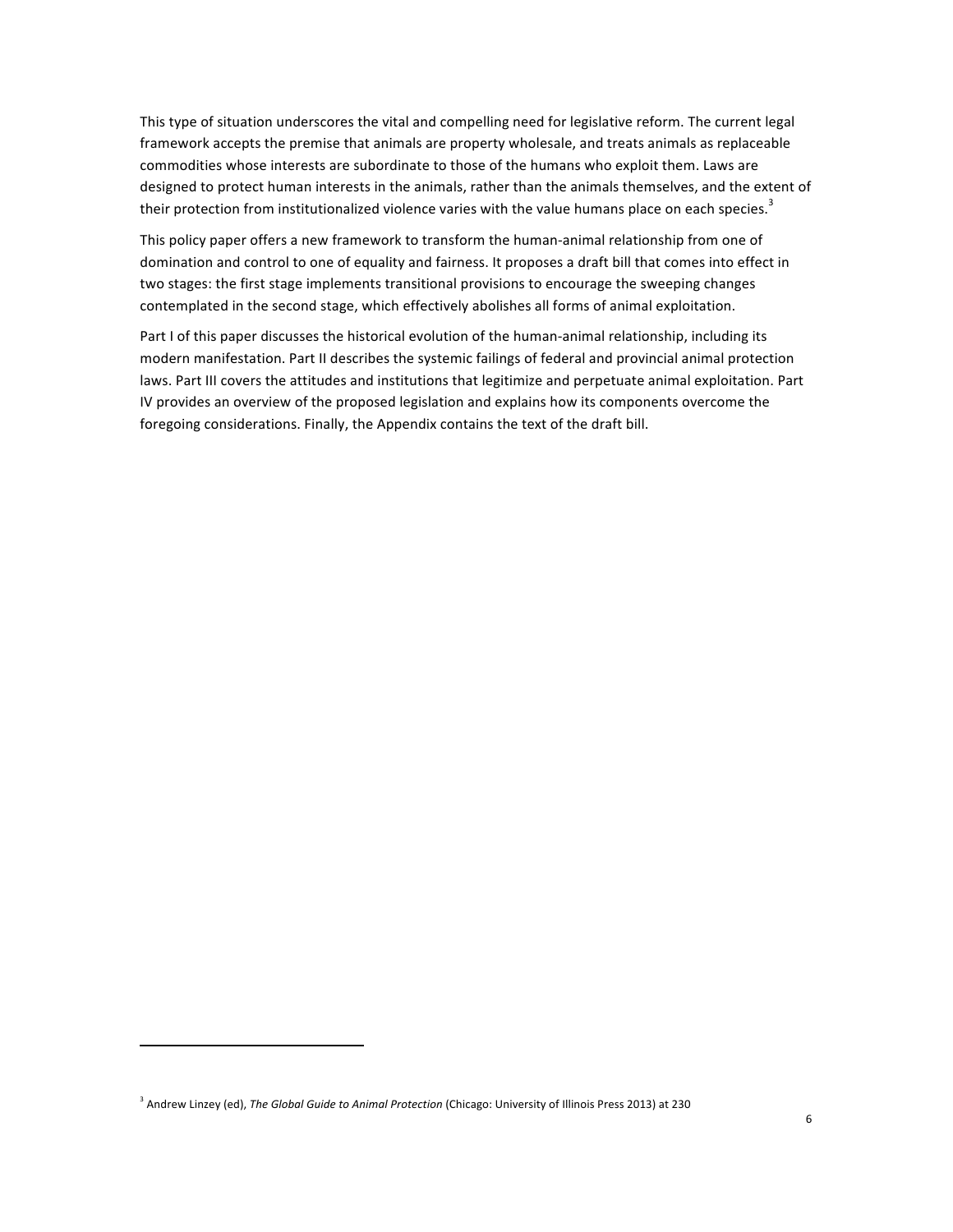## **PART I: BACKGROUND**

Human beings are a part of the animal kingdom, not apart from it. The separation of "us" and "them" creates a false picture and is responsible for much suffering. It is part of the in-group/out-group mentality that leads to human oppression of the *weak by the strong as in ethic, religious, political, and social conflicts.*<sup>4</sup>

The evolution of the human-animal relationship can be seen through different historical lenses, each with a particular focus on different aspects of its development. This section first canvasses the nature of this relationship from dominant philosophical standpoints, and then contrasts those perspectives with opposing views that demonstrate that humans are morally, emotionally, and cognitively capable of caring for and treating animals as equals. The section then concludes with an overview of salient contemporary attitudes and the current state of the law.

## *Philosophical influences*

Our philosophical understanding of animals is logically inconsistent. We refuse to acknowledge ourselves as animals, even though we are animals. This artificial boundary reifies animals as others and creates a false distinction based on separateness that forms the core of the major ideologies that serve to defend our use and abuse of animals, which center around the identification of some arbitrary characteristic possessed only by humans that allegedly justifies our differential treatment of animals and our refusal to acknowledge their moral parity.

Godliness forms one origin of this illusory division. The Book of Genesis sets out a human link to the divine and grants humans "dominion" over animals.<sup>6</sup> Similarly, St Augustine, an early Christian theologian, expressed the view in the fourth and fifth centuries that humans are endowed with moral worth by virtue of their connection to God, while animals, who lack this connection, do not merit inclusion in the moral community.<sup>8</sup> This perspective corresponds with the medieval concept of the *scala naturae*, or great chain of being, in which God created a hierarchy of higher and lower beings, with God at its apex, humans below God, and animals below humans.<sup>9</sup>

Margo DeMello, Animals and Society (New York: Columbia University Press 2012) at 37 <sup>9</sup> Supra note 8 at 37

 $^4$  Marc Bekoff, Animals Matter: A Biologist Explains Why We Should Treat Animals with Compassion and Respect (Boston: Shambhala Publications, Inc 2007) at 170

 $^6$  Genesis 1:26: "And God said, Let us make [humans] in our image, after our likeness: and let them have dominion over the fish of the sea, and over the fowl of the air, and over the cattle, and over all the earth, and over every creeping thing that creepeth upon the earth."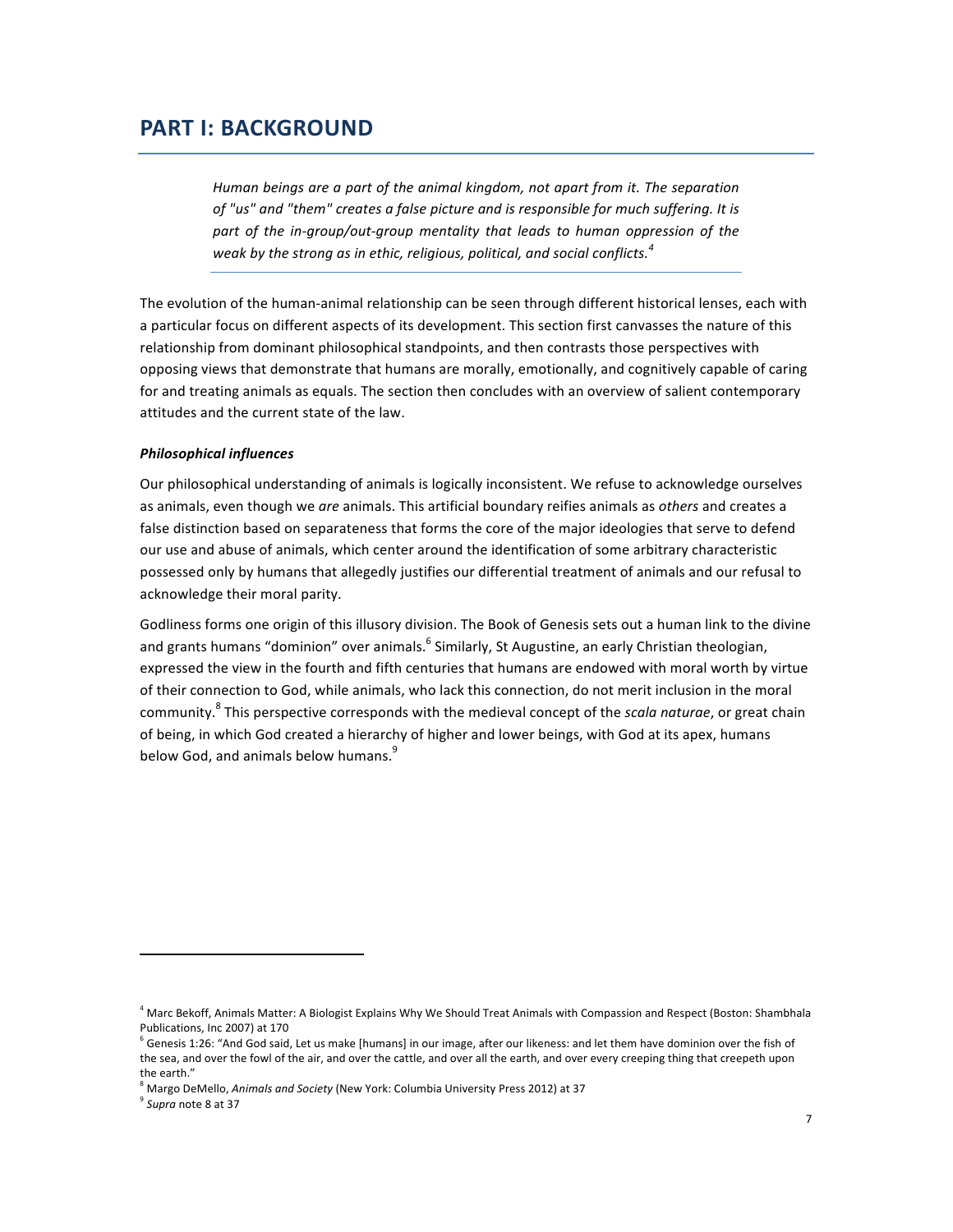The divide has also been founded on a number of other arbitrary characteristics, aside from godliness, believed to belong only to humans - such as morality, intelligence, self-awareness, and agency - that ostensibly confer our entitlement to exploit beings who lack them.<sup>11</sup> In the fourth century BCE, the Greek philosopher Aristotle was convinced that rationality, shown by the capacity to speak, was the basis for an ethical existence.<sup>12</sup> As humans alone have the capacity to speak, humans alone have an ethical existence, and animals, who lack this capacity, exist to serve human ends.

In the thirteenth century, St Thomas Aquinas echoed Aristotle's views based on rationality.<sup>14</sup> Humans are rational, and are therefore *persons* with intrinsic value, while animals are irrational, and are therefore *things* with only instrumental value. René Descartes continued the trend in the seventeenth century, asserting that rationality and speech set humans above animals, who are mere *machines*, without any capacity to feel, think, or feel pain.<sup>15</sup> Descartes would take unanaesthetized dogs, nail them to boards, and dissect them while fully conscious, insisting that their screams were pure mechanical responses, rather than indications of pain. In the eighteenth century, Immanuel Kant again reified the human-animal divide based on rationality, explaining that although humans are vested with moral standing by virtue of their moral agency, animals, who are unable to make rational moral choices, are therefore devoid of inherent worth. $^{16}$ 

## *Voices of dissent and the rise of the animal movement*

The eighteenth century witnessed the first major departure from orthodoxy with the emergence of early animal rights theory, which disputes the moral relevance of any of the justificatory bases outlined above. French philosopher Jean-Jacques Rousseau argued that rationality fails to establish an entitlement for humans to use animals as they see fit, and that sentience, possessed by both, suffices to establish a negative right not to be harmed by others. <sup>18</sup> Soon after, utilitarian philosopher Jeremy Bentham developed Rousseau's ideas. Bentham compared using the colour of a person's skin as justification for human slavery to using the lack of rationality as justification for animal exploitation and abuse, and challenged the logic of according moral status to a human infant lacking rationality and the capacity for speech yet denying moral status for an animal on the same grounds.<sup>19</sup> Bentham's arguments are now widely accepted among animal ethics scholars and have been enormously influential to contemporary discourse. 

Utilitarian Peter Singer based his groundbreaking book, *Animal Liberation*<sup>20</sup>, on Bentham's ideas. Singer insists that there are no morally significant differences between sentient beings - such as race, sex, or species - that justify differential treatment. Humans and animals are sentient and have the capacity to feel pain and pleasure, and therefore have identical interests in avoiding pain and experiencing pleasure. Because the interests of humans and animals are identical, they should be treated the same, and any outcome that produces a greater balance of pleasure over pain is ethically defensible.

<sup>&</sup>lt;sup>11</sup> Supra note 8 at 41

<sup>&</sup>lt;sup>12</sup> *Ibid* at 37

<sup>&</sup>lt;sup>14</sup> *Ibid* at 38

<sup>&</sup>lt;sup>15</sup> *Ibid* at 380

<sup>&</sup>lt;sup>16</sup> *Ibid* at 381

<sup>18</sup> *Ibid*

<sup>&</sup>lt;sup>19</sup> *Ibid* at 382

<sup>&</sup>lt;sup>20</sup> Peter Singer, *Animal Liberation* (New York: HarperCollins Publishers 1975)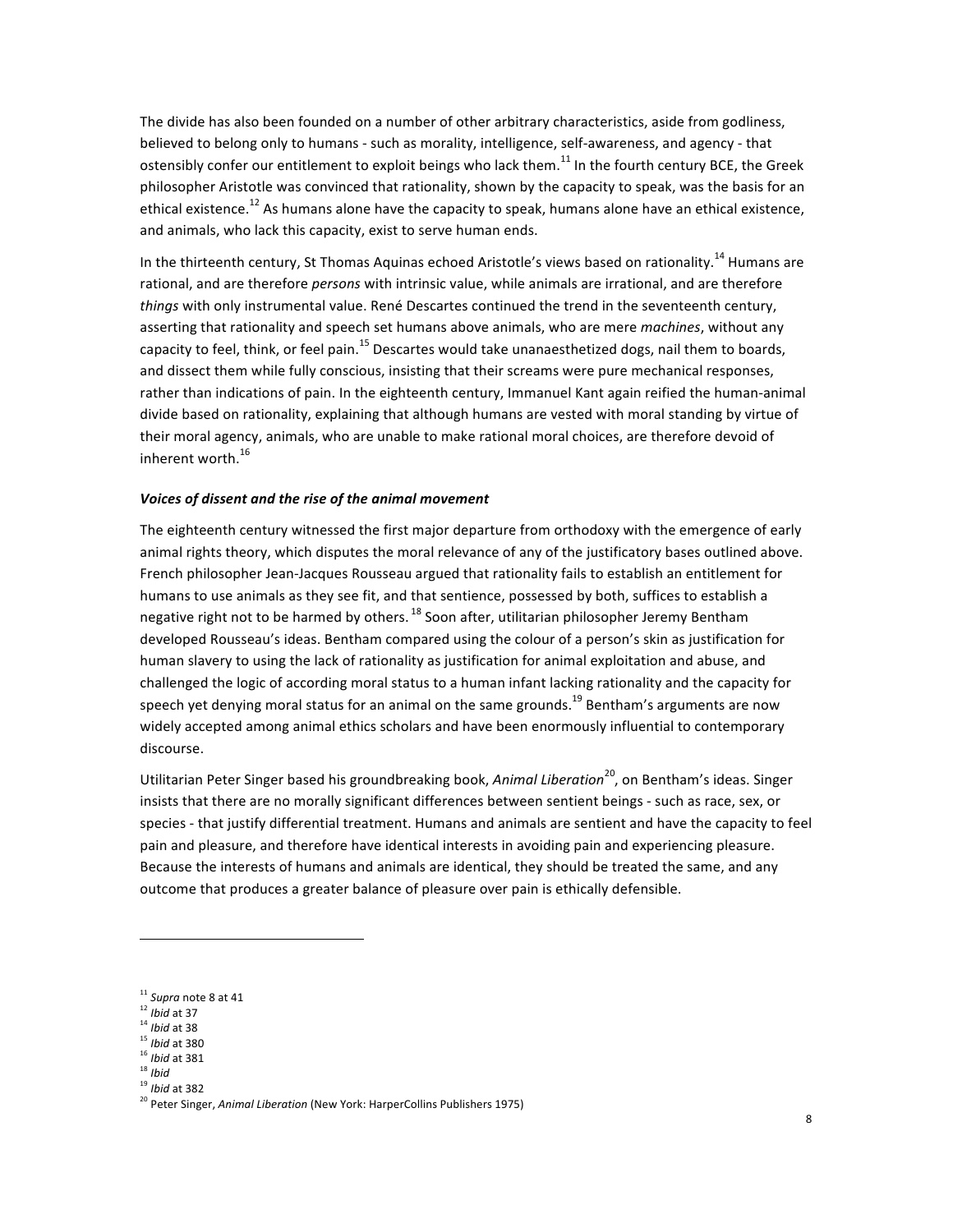Singer's work promotes animal *welfare*, rather than animal *rights*, and forms the foundation for what is appropriately known as the welfarist approach. The welfarist perspective leaves the moral hierarchy that grounds the institutionalized exploitation of animals unchallenged, and instead focuses on reducing "unnecessary" suffering. The welfarist approach grounds our current approach to protecting animals through the legal system, which sanctions the "humane" exploitation of animals, but prohibits "unnecessary" cruelty, meaning cruelty outside the course of pursuing a recognized human interest.

Legal scholar Gary Francione finds the subordination of animal interests to human interests morally repugnant, and instead advocates an animal *rights* approach.<sup>21</sup> Animals do not exist for human ends but are ends in themselves, and using them violates every animal's basic right not to be treated as property, irrespective of human benefit. Francione insists that there are no ethically permissible uses of animals, advocates veganism as a moral baseline, and ultimately envisions a world where domesticated animals are liberated from their forced participation in human society and where wild animals are left undisturbed in their natural habitats.

Academics Sue Donaldson and Will Kymlicka recently coauthored *Zoopolis*<sup>22</sup>, a profoundly innovative work and a potential game changer for the modern animal movement, which they see as having reached an impasse. Although modest animal welfare reforms have been achieved over the last 180 years of organized animal advocacy, there has been "no demonstrable progress towards dismantling the system of animal exploitation."<sup>23</sup> The authors agree that the fundamental negative right not to be exploited is common to all animals, but assert that traditional animal rights theorists fail to account for the intricacies of human-animal relations by focusing exclusively on negative rights, such as the right not to be harmed, without considering the positive obligations that flow from geographical and historical patterns of human interaction. 

They argue that the rights approach, which sees non-interference with animals as the basis for ethical treatment, ignores the realities of the many instances where humans and animals have a relationship characterized by interdependence or shared habitat that gives rise to different positive duties.<sup>24</sup> For instance, we have domesticated many types of animals who are consequently dependent on us for survival. We are therefore morally obligated to do more than merely refrain from causing them needless harm, but must ensure their wellbeing by providing adequate physical and emotional care. Similarly, many industrial human activities act as a type of slow violence against wild animals who are vulnerable to the devastating cumulative environmental impacts that they entail.

<sup>&</sup>lt;sup>21</sup> See generally: Gary Francione, *Animals as Persons: Essays on the Abolition of Animal Exploitation* (New York: Columbia University Press 2008)

<sup>&</sup>lt;sup>22</sup> Sue Donaldson and Will Kymlicka, *Zoopolis: A Political Theory of Animal Rights* (Oxford University Press 2011)

<sup>&</sup>lt;sup>23</sup> *Ibid* at 3

<sup>&</sup>lt;sup>24</sup> *Ibid* at 9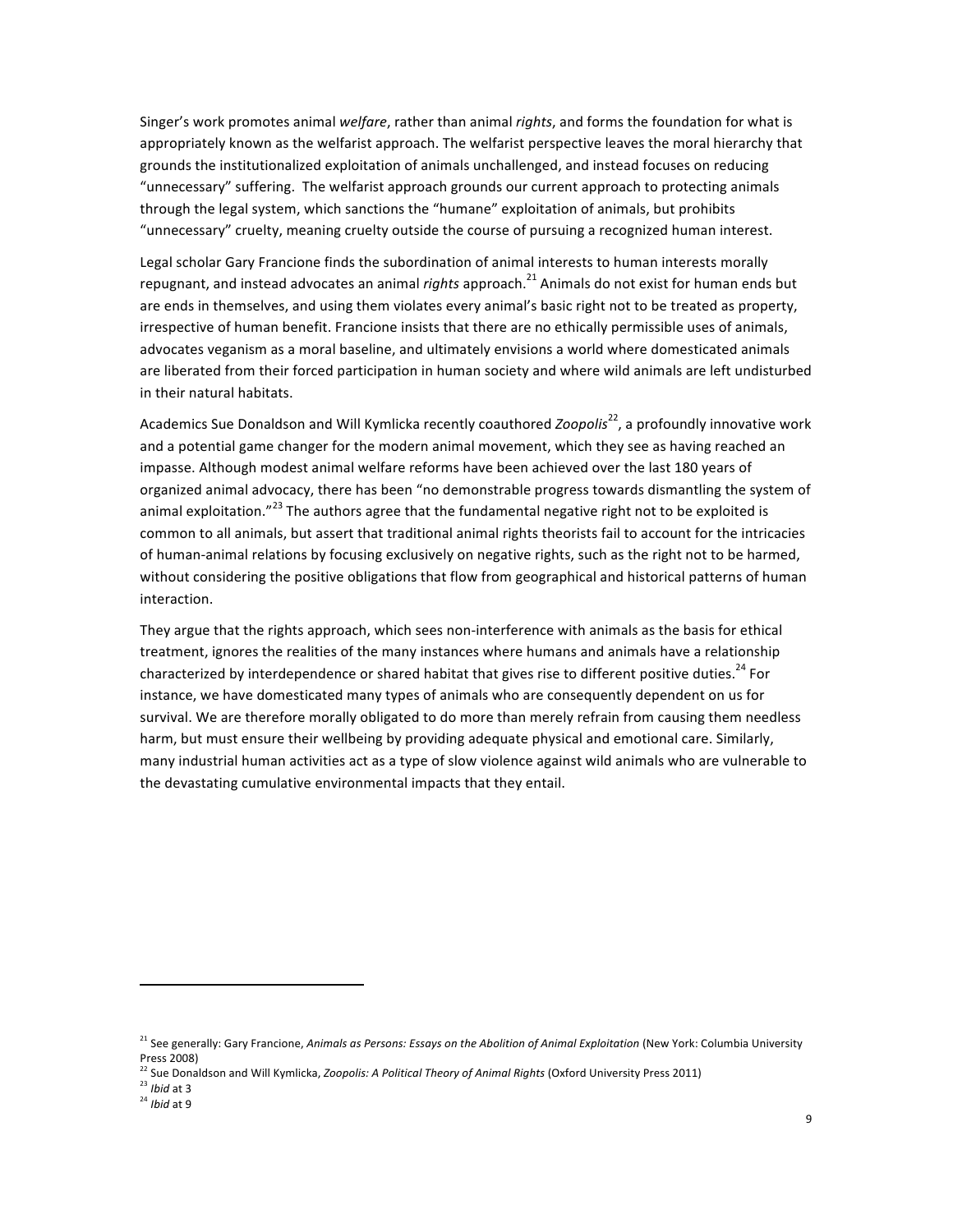Donaldson and Kymlicka confront these inadequacies through a new moral framework grounded in citizenship theory that outlines the distinct sets of positive relational duties we owe to animals flowing from the nature of our relationship with them. This group-differentiated approach is facilitated by thinking of animals as belonging to one of three context-specific categories.<sup>25</sup> The first category of domesticated animals encompasses animals who have been bred over generations to be sociable, cooperative, and interdependent with humans and should therefore be seen as full citizens in mixed human-animal societies, while the next category of *wild* animals comprises those who live apart from human settlements and should be seen as members of autonomous communities on their own territories.

While traditional animal rights theories draw a distinction between domesticated and wild animals, they fail to consider the wild animals with whom we share our spaces.<sup>26</sup> The authors explain that the last category of *liminal* animals consists of animals, such as raccoons, squirrels, or pigeons, who seek out areas of human settlement and rely on the resources they find there. These animals should be seen as migrants, or denizens of our cities, rather than as full citizens.

Francione's abolitionist standpoint and Donaldson and Kymlicka's views on group-differentiated relational rights collectively represent the latest evolutionary stage of the modern animal movement and form the theoretical and conceptual framework needed to address the systemic issues inherent to our current relationship with animals.

#### The contemporary human-animal relationship

Although humans have relied on animals throughout history for a variety of purposes, animal use has proliferated over the last few decades at an alarming rate, owing to the rise of industrialization and consumer demand. Institutionalized animal exploitation is now woven into our society as the economic foundation of massive industries that profit from the classification of animals as resources for human use, and we are now responsible for the ongoing exploitation or killing of countless animals worldwide for food, clothing, fashion, protection, labour, sport, entertainment, research, and companionship. Specific to the Canadian context, more than 700 million animals are used for food<sup>29</sup> and more than 3.4 million animals are used for research each year.<sup>30</sup>

<sup>&</sup>lt;sup>25</sup> *Ibid* at 14

<sup>&</sup>lt;sup>26</sup> *Ibid* at 210

<sup>&</sup>lt;sup>29</sup> British Columbia Society for the Protection of Cruelty to Animals, "Annual Report 2012" online: BC SPCA <www.spca.bc.ca>

<sup>&</sup>lt;sup>30</sup> Canadian Council on Animal Care, "Frequently Asked Questions" online: <www.ccac.ca>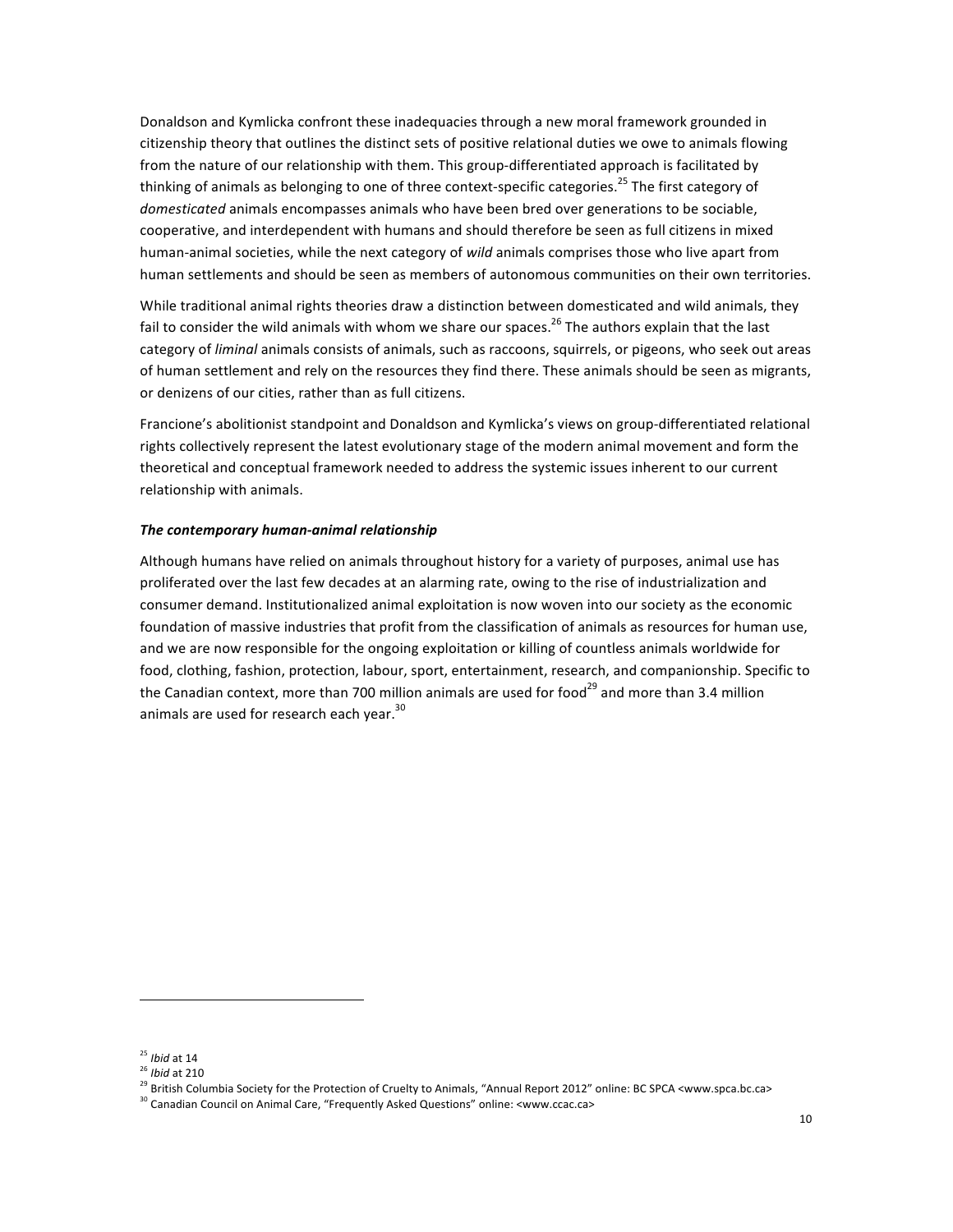Modern life has become rife with the virtually inescapable spoils of animal exploitation. Consider, for example, an average Canadian citizen, who starts her day by emerging from a bed topped with blankets and pillows stuffed with duck feathers, where she had slept beside her pet dog, Koko. She refills Koko's bowl with dog food, made mostly from slaughterhouse byproducts, and then sits down to her own, of chicken eggs, toast, and cereal with cow milk. Before she leaves for work, she puts on cosmetics that have been tested on rabbits, boots that are made from calfskin, and a coat that is made from sheep's wool. She then drives to the university to spend the day researching the effects of sleep deprivation on chimpanzees, stopping only to eat a ham and cheese sandwich for lunch, before leaving to meet a friend at the Vancouver Aquarium to see some new porpoises that are on display. After her visit, she goes home, sits on her leather couch with a plate of chicken chow mein, turns on the TV, and flips on the television to watch Animal Planet. Finally, she takes her daily dose of Premarin, a hormone replacement drug made from pregnant mares' urine, and returns to her bed to start the cycle anew.

Pervasive and endemic violence is facilitated, promoted, and reinforced through institutions deeply embedded within contemporary culture that are allowed to flourish unhindered by regulation aimed at protecting animal interests. Almost all animals raised for food are forced to live in close confinement, denied their natural instincts, and subjected to routine mutilations. Animals used for research undergo experiments and testing, often painful, and spend their lonely lives in barren cages. Animals used for entertainment are made to race, perform tricks, or otherwise provide amusement until they are no longer profitable. Animals used for hunting lose their lives for the sake of becoming a trophy or a rite of passage. Even animals used for companionship are considered disposable and can easily be killed should they present an inconvenience.

Laws are founded on the premise that animals are property for humans to treat as replaceable commodities and subject to commercial transactions as if they were inanimate objects.<sup>31</sup> Legislation does exist to regulate our treatment of animals, but that legislation is designed to protect human interests, rather than those of the animals themselves, and although the law recognizes that animals merit some kind of protection, the protection granted is contingent upon human assessment of their value. Animals we keep as companions and think of as family members are kept safe from harm through anticruelty legislation, while animals we keep for their flesh and think of as food are subject to broad exemptions that sanction any violence toward them.

Similarly, the last fifty years have seen a dramatic rise in environmental consciousness, but wild animals have not benefitted from this expanding circle of concern.<sup>32</sup> They are considered as mere components of ecosystems, rather than as individuals who have the right to reside safely in their own communities. Moreover, animals are not protected but harmed by laws that endorse putting animals to death in the name of game management, pest control, or wildlife conservation.

<sup>&</sup>lt;sup>31</sup> Supra note 3 at 230

<sup>32</sup> *Ibid*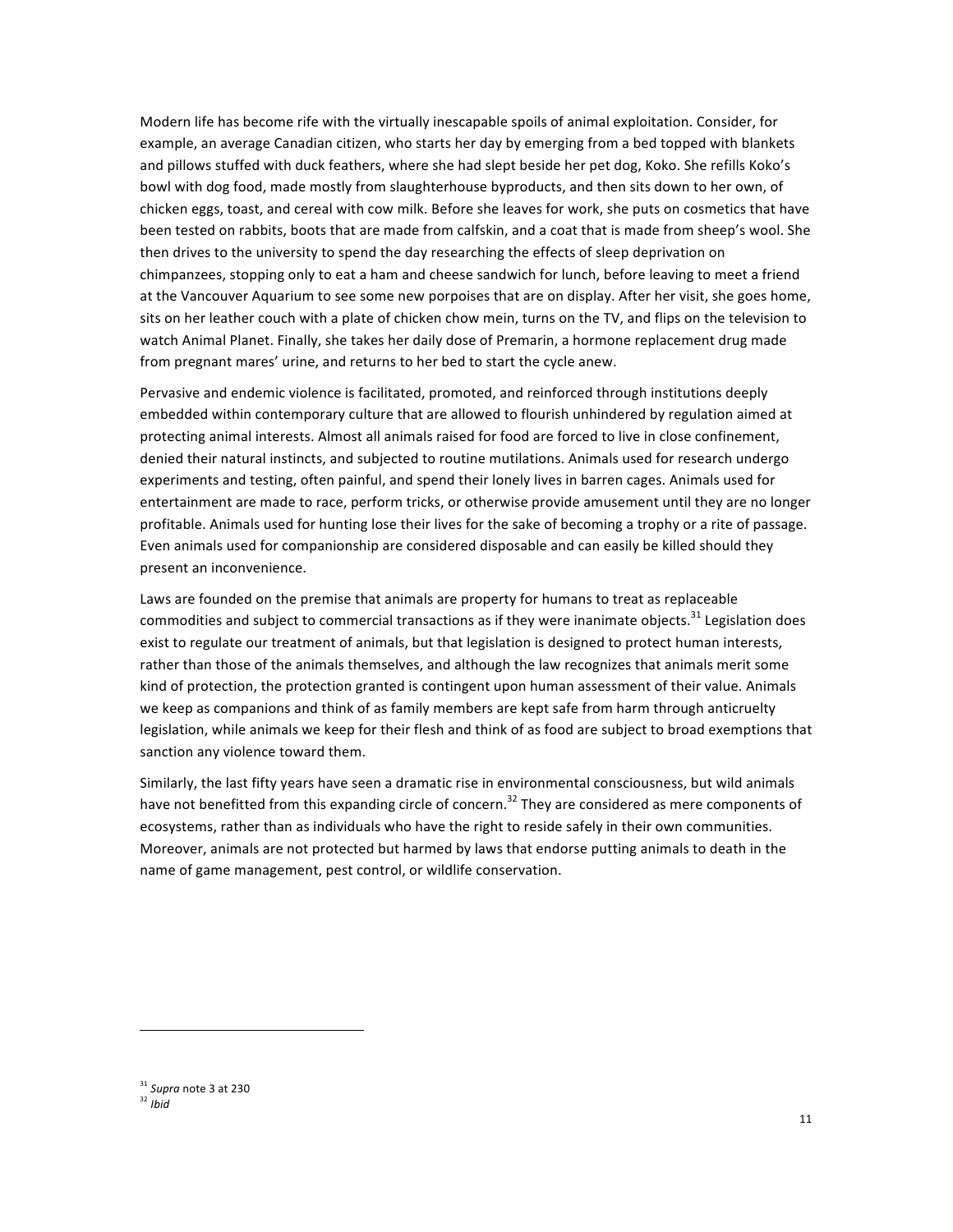The legal and commonplace forms of violence toward animals are emblematic of the institutionalized violence that characterizes the human-animal relationship to date. However, a shift in societal attitudes in conflict with this untrammelled use and abuse of animals is gaining momentum. Human interest in animals is becoming increasingly prevalent as evidenced by the expansion of media coverage and scholarship devoted to a vast array of animal-related issues, such as the Copenhagen Zoo's recent decision to kill Marius.

One by one, the previous justifications for animal exploitation, such as lack of feeling, language, or morality, have been gradually eroded, without any valid justifications to take their place. A plethora of reforms reflecting this attitudinal shift, and based on the acknowledgment and recognition of animal interests, have been put into place worldwide over the last decade. For instance, in 2013, the European Union banned some of the most pernicious practices of intensive animal farming, including confinement systems for calves, laying hens, and sows<sup>33</sup>; in 2010, an eminent group of scholars and scientists released an international declaration calling for recognition of moral standing for cetaceans<sup>34</sup>; and in 2006, Vancouver became the first Canadian city to ban rodeos.<sup>35</sup>

Canada now has the opportunity to become a global leader in what appears to be an inevitable shift in attitudes toward animals by implementing a comprehensive legislative regime that effectively addresses the inconsistency between the basic ethical principle shared by most humans that it is wrong to cause gratuitous suffering and the property paradigm that gives rise to the institutionalized violence reflected by the status quo. The next section begins to set the stage for the vital need for this legislative reform by outlining the fundamental failures of our federal and provincial animal protection statutes.

<sup>&</sup>lt;sup>33</sup> *Ibid* at 163

<sup>&</sup>lt;sup>34</sup> *Ibid* at 263

<sup>&</sup>lt;sup>35</sup> Vancouver Humane Society, "Achievements" Vancouver Humane Society online: <www.vancouverhumanesociety.bc.ca>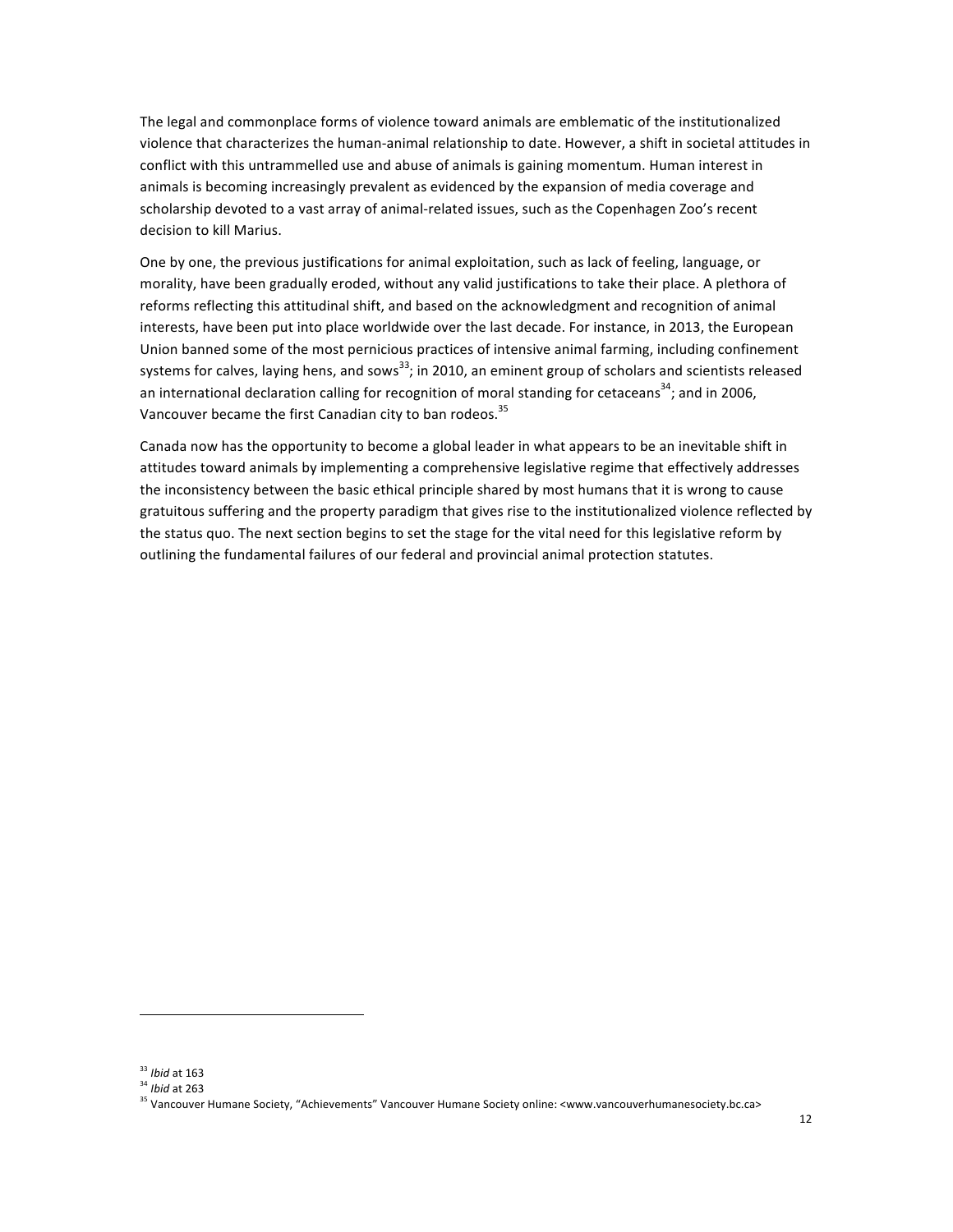## **PART II: LEGAL ASPECTS**

#### All animals are equal, but some animals are more equal than others.<sup>36</sup>

Canada's legal system is fatally flawed when it comes to protecting animals in a meaningful way. Although its failings are many, the fundamental defect is the characterization of animals as property, which defines the contours of the human-animal relationship by enabling us to exploit animals as resources valued only as means to our ends, rather than as ends in themselves. The property paradigm violates the rights of animals not to be treated as commodities, fails to recognize their inherent moral worth, and forms the backdrop for the deficiencies that collectively undermine the meaningful protection of animals. This section provides an overview of the current legislative framework and discusses its procedural and substantive failings in the context of illustrative cases.

#### *Federal and provincial anti-cruelty provisions*

Many forms of animal protection laws exist in Canada, including anticruelty laws, wildlife protection laws, and industry-specific regulatory standards. However, anticruelty legislation sets out the minimum standards for animal treatment and frames the content of other statues, and is accordingly of most significance. At the federal level, animal cruelty provisions, which have remained substantively unchanged since they were first introduced in 1982, are found in sections 444-447 of the *Criminal Code*, <sup>37</sup> under Part IX, which governs property offences.

Animal cruelty laws fail to protect animals equally and instead confer protection subject to three conditions. An animal will be legally vulnerable to human cruelty unless:

- 1. The animal is considered human property;
- 2. The animal is harmed intentionally; and
- 3. The harm is inflicted outside of the course of legally sanctioned exploitation.

Injuring or endangering animals is an offence only if the animals are considered human property "kept for a lawful purpose" and the defendant acted intentionally, $^{38}$  while neglecting animals is an offence only if the defendant intentionally fails to provide adequate care.<sup>39</sup> Cruelty to animals is an offence only if the defendant acted intentionally and the cruelty was "unnecessary";<sup>40</sup> meaning that "man in the pursuit of his legitimate purposes is obliged not to inflict pain, suffering or injury which is not inevitable taking into account the purpose sought and the circumstances of the particular case." $41$ 

<sup>&</sup>lt;sup>36</sup> George Orwell, *Animal Farm* (Toronto: Penguin Group 1951) at 90

<sup>&</sup>lt;sup>37</sup> Criminal Code, RSC 1985, c C-46

 $38$  Sections 444 and 445

 $39$  Section 446

 $^{40}$  Section 445.1

<sup>&</sup>lt;sup>41</sup> R v Hughes, 2007 BCPC 462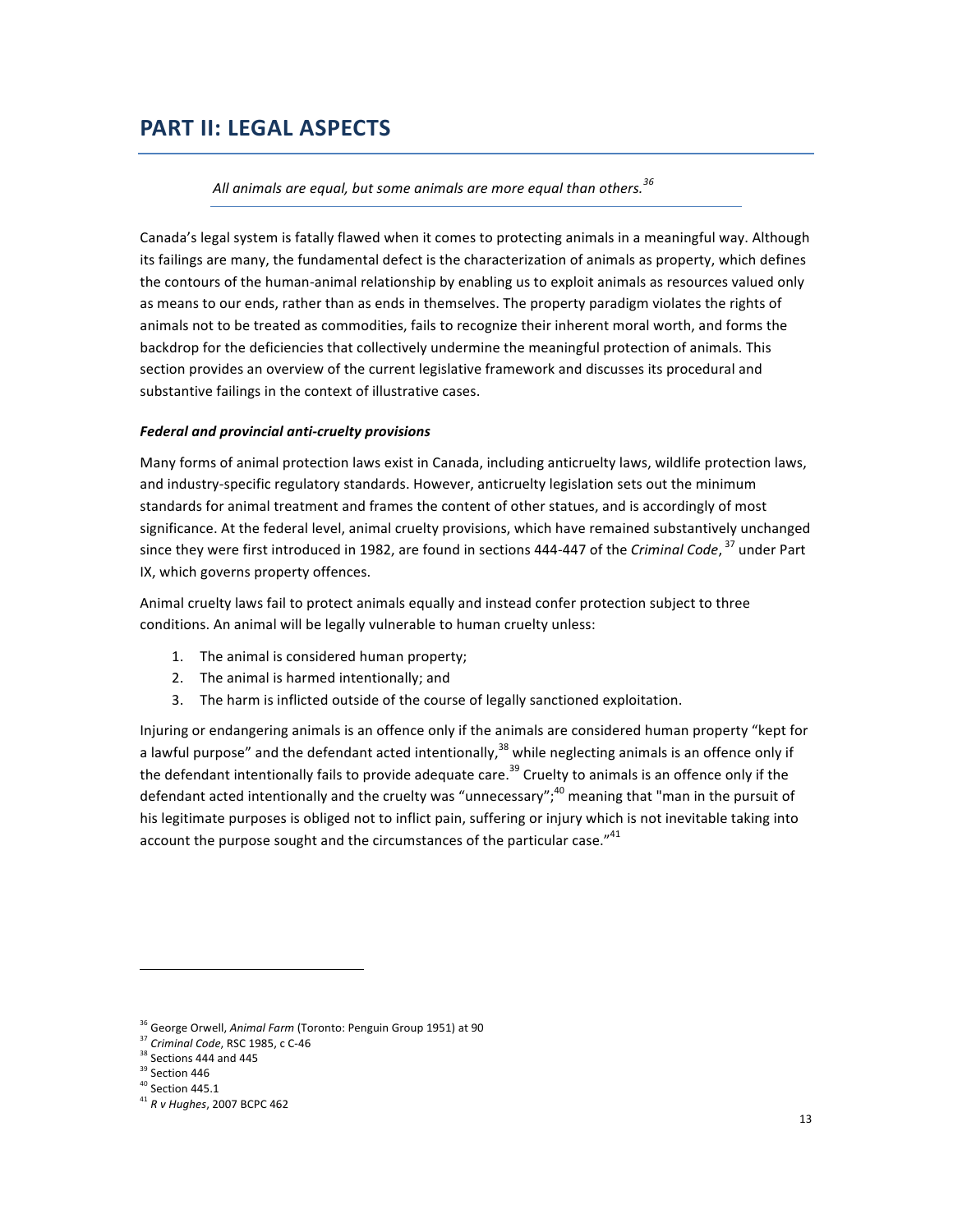At the provincial level, cruelty to animals is uniformly prohibited, although the offences found in each provincial statute are generally subject to broad qualifications that exempt most animal use industries. For example, in British Columbia and Nova Scotia, "reasonable and generally accepted practices" are immune<sup>42</sup>; while in Manitoba, "generally accepted practices" related to agriculture, exhibitions and fairs, zoos, slaughter, medical care, discipline and training, protection of people or property, sporting events, fishing and hunting, trapping, research and teaching, pest control, predator control, euthanasia, and all other prescribed activities are exempt. $43$ 

#### *Fundamental issues*

The most problematic aspects of our current legislative regime are related to the fact that existing provisions are designed to protect human, rather than animal interests. The present framework embraces the self-serving premise of animals as property to be used for human benefit, and although our animal protection laws are ostensibly in place to protect animals, our interests in exploiting them are prioritized over their protection. Animals are not seen as bearers of legal rights but as resources to be exploited, and the provisions regulating human interactions with animals fail to create rights in the animals themselves.

The law determines what constitutes acceptable treatment of animals by balancing their interests in avoiding pain and suffering against the human interests involved with a particular use. Cruelty is only an offence if inflicted outside the boundaries of institutionalized abuse - if it is "unnecessary" – so that our economic or personal interests in exploiting animals remain unfettered and unimpaired.

The concept of *cruelty* is a moving target that rests on the anthropocentric determination of whether it is an avoidable part of exploiting animals for a socially sanctioned human purpose, and therefore subjectively *necessary*. Whether conduct is cruel varies according to the use to which an animal is put, which itself escapes all scrutiny, regardless of whether the use can be considered *necessary* in any reasonable sense of the word. Poisoning a rabbit is prohibited if someone keeps her as a pet, but not if someone keeps her for research. Castrating a cat is illegal, but castrating a pig eventually destined for dinner is not. Drowning a dog is taboo, but suffocating a fish by pulling him from his home by a hook and leaving him to die in the air is legitimate.

In *R* v Pacific Meat Company Limited et al, [1957] BCJ No 98, Swencisky J determined whether a method of killing pigs that caused significant suffering was necessary; whether killing pigs was necessary at all did not factor into the analysis. Pigs were shackled by their hind legs and hoisted up into the air. They were then swung against a metal wall before they were stabbed in their throats. Swencisky J found that the defendant's actions were devoid of legal culpability because this method of killing pigs was commonly practiced in slaughterhouses, and because pain and suffering was a "necessary" part of killing the pigs, which humans had to do to permit them to sell their butchered corpses as food:

> Hogs fulfil a purpose of providing food for human beings. Before the hogs can be eaten by mankind they must of necessity be killed, so that the fatal injury that is administered to each hog by the "sticker" is a necessity and therefore not "unnecessary."

<sup>&</sup>lt;sup>42</sup> Section 24.02, Prevention of Cruelty to Animals Act, RSBC 1996, c 372; section 21, Animal Protection Act, SNS 2008, c 33

<sup>&</sup>lt;sup>43</sup> Sections 3(1), 3(2), 4(1), and 4(2), *Animal Care Act*, CCSM 1996, c A84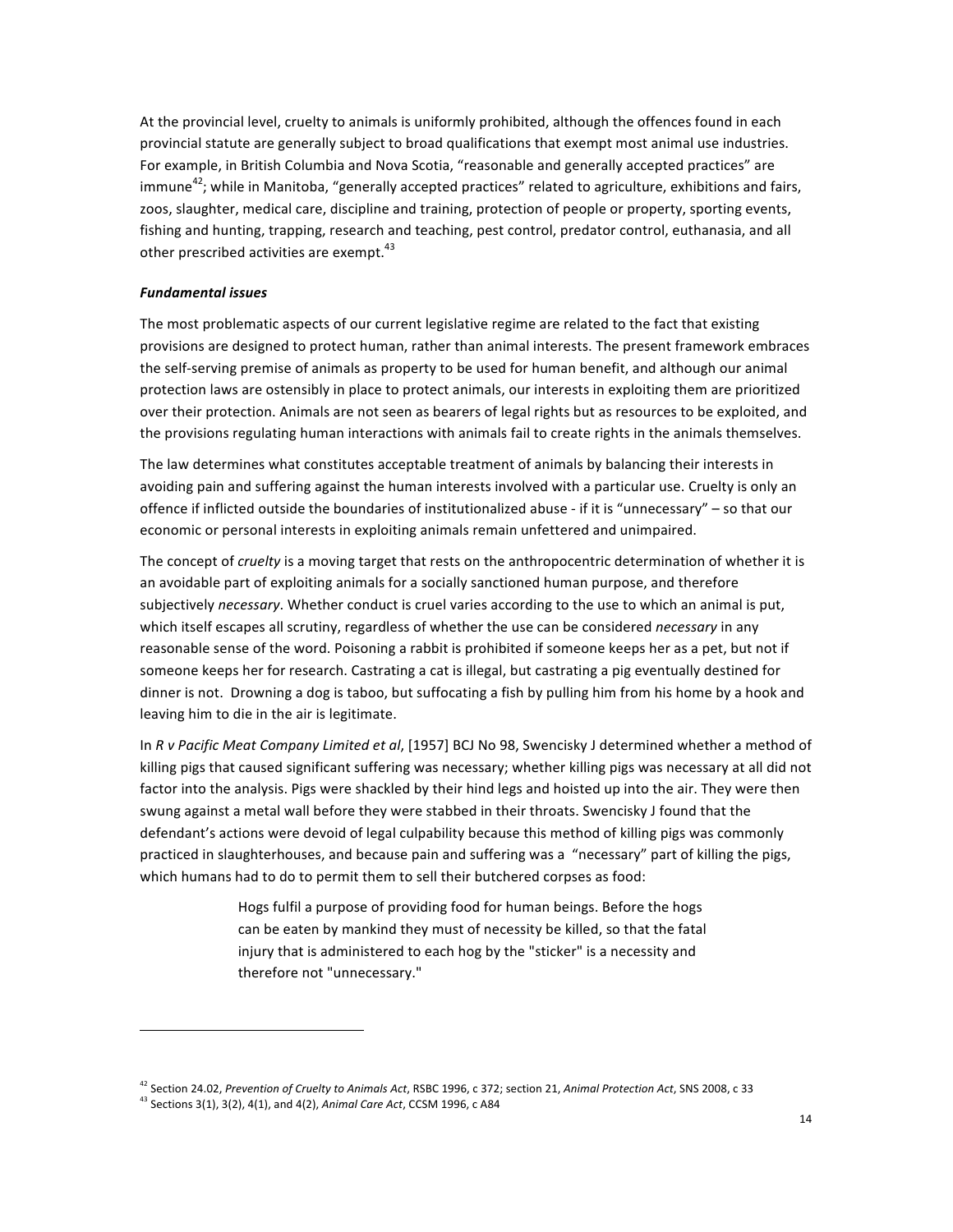The emphasis on human over animal interests is also reflected by the common law's assessment of tort damages where animals have been injured or killed. Compensation for harm is measured by the animal owner's property damage, instead of the animal's pain and suffering. Animals are considered chattel property, so compensation is limited to the costs of replacing an injured animal. In *Pezzente v McClain*, 2005 BCPC 52<sup>44</sup>, a woman bought a dog who experienced subsequent health problems, on which the woman spent over \$10,000. The woman sued the breeder for breaching an implied warranty to supply a healthy dog. The court assessed damages by reference to the dog's commercial value, instead of the woman's actual expenditures, and limited the award to the amount she paid for the "defective product." The court found that the decision to spend the money she did was not a "reasonable economic one", and the woman failed in her legal duty to mitigate her loss by euthanizing the dog.

In another case, *Creative Animal Talent v Woodley*, 2010 BCSC 358<sup>45</sup>, the plaintiff sued the defendant to recover the ownership and value of six animals. The parties had a long history together of providing trained animals for commercial productions, where the plaintiff secured the roles for the animals, while the defendant trained them. After a falling out, the plaintiff demanded the return of the animals or payment of like value, claiming a sum of \$250,000, while the defendant argued that the value of the animals was limited to their purchase price before he had trained them, because any increase in their value by virtue of that training belonged to him. The court awarded \$4,000, based on the amount paid to purchase the animals. The court found that there was virtually no trade in trained animals in that industry, and that "the measure of damages for conversion of chattels such as these animals is the replacement cost of the chattel at the date of conversion."<sup>46</sup>

Although courts have recently begun to award compensation for emotional distress to pet owners in circumstances where they have lost their companions because of a tortfeasor's negligence, this practice reflects merely an acknowledgement of the animal's instrumental value to the human owner, rather than the animal's intrinsic value. Courts may be willing to accept that some humans love their animal companions dearly, and are deeply affected by their loss, but they are yet unwilling to recognize that compensation should be awarded for the pain and suffering of the injured animals themselves, and should, as far as possible, restore those animals to the position they would have been in had a tort not occurred.

Wildlife protection efforts are also undercut by a solitary emphasis on human interests.<sup>47</sup> When animals captivate us, such as pandas who entertain us at the zoo, we sanctify them as charismatic symbols of the natural world and deem them worthy of our protection, but when animals interfere with our economic interests, such as coyotes who disrupt our plans to kill cows for profit by killing them for subsistence instead, we problematize them as nuisances or pests we deem worthy of extermination. This type of reasoning reinforces the same inconsistent moral framework that permits our moral outrage over the yearly dolphin hunt in Taiji, notwithstanding our unapologetic acceptance of the annual seal slaughter that takes place in our own backyard.

<sup>&</sup>lt;sup>44</sup> Pezzente v McClain, 2005 BCPC 52

<sup>&</sup>lt;sup>45</sup> Creative Animal Talent v Woodley, 2010 BCSC 358

<sup>&</sup>lt;sup>46</sup> *Ibid* at paras 25-28

<sup>&</sup>lt;sup>47</sup> Supra note 3 at 230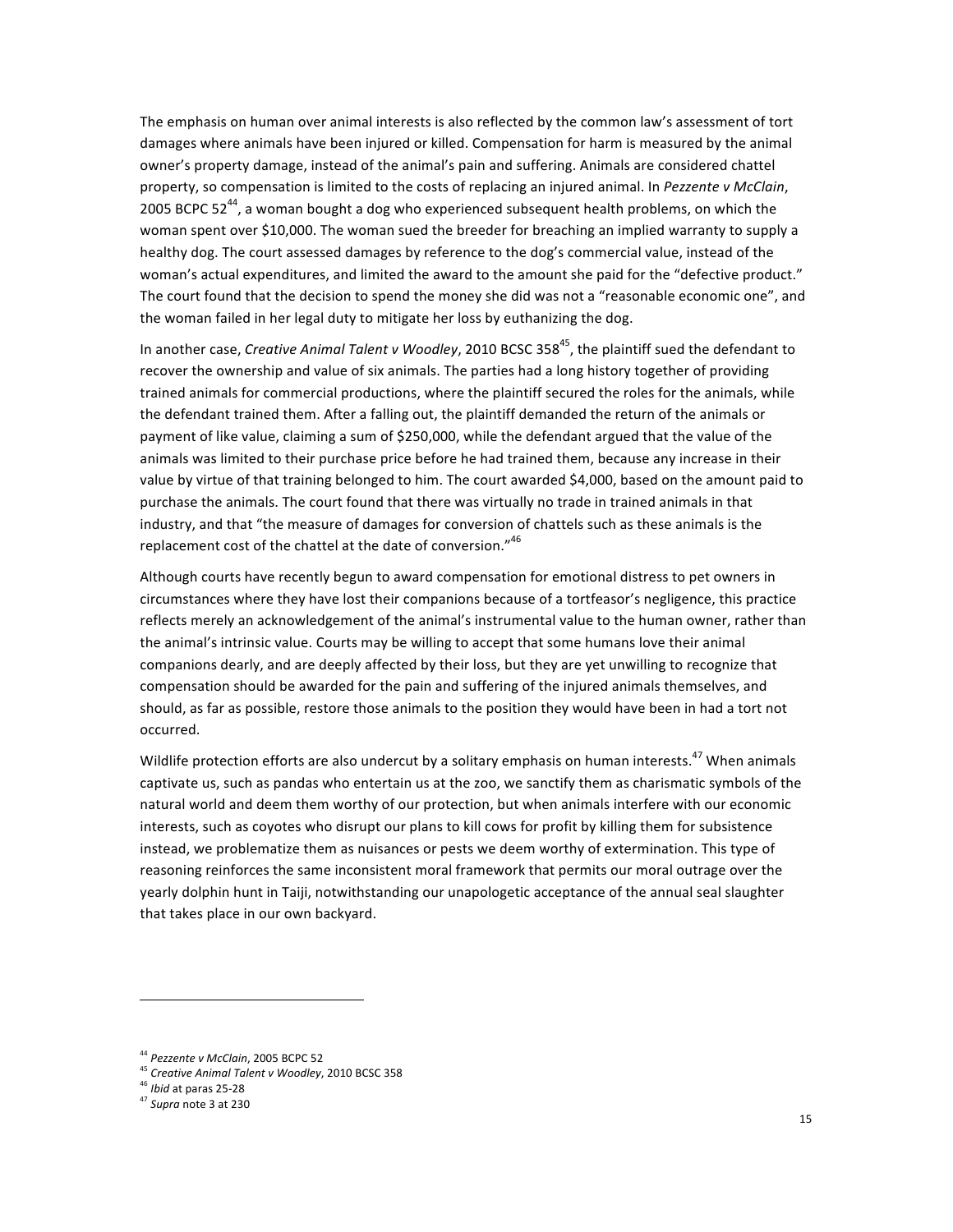A party will not have civil standing to enforce an animal's legal interests unless the party has a property interest in that animal. Without an owner willing to enforce an animal's interests, animals are locked outside the courtroom doors and denied access to justice, even if another party is willing to act on an animal's behalf. Accordingly, there are many examples where animal protection groups have been unable to obtain standing on behalf of neglected, injured, or endangered animals in the absence of ownership.

One such example is the case of *Reece v Edmonton (City)*, 2010 ABQB 538<sup>48</sup>, which concerns Lucy, an Asian elephant kept captive in Edmonton's Valley Zoo. Lucy is housed alone, contrary to standards set by the Canadian Association of Zoos and Aquariums, and Edmonton's harsh northern climate means that she spends most of her time locked inside a barn.<sup>49</sup> Lucy's welfare is also compromised in other ways. She is overweight, lethargic, and arthritic, and exhibits stereotypical behaviour common to animals suffering from the severe mental anguish caused by captivity. $50$ 

Tove Reece, Zoocheck Canada, and People for the Ethical Treatment of Animals (PETA) sought a declaration that the respondent City, as operator of the Valley Zoo, was violating the *Animal Protection* Act by allowing or causing Lucy to be in distress. The respondent argued that the applicants lacked standing and that the only legitimate way to seek a remedy for the alleged harm would be pursuant to the regulatory framework. The applicants argued that because the City was breaching the Act, and those administering it were unwilling to enforce it on Lucy's behalf, a declaration was necessary.

Rooke J never got to the merits of the claim or to the issue of standing. He held that the application for a declaration was an abuse of process "because no private individual can bring an action to enforce the criminal law" and that the proper way to proceed would be under the relevant legislation.<sup>51</sup> In obiter, Rooke J stated that the applicants would not have met the test for standing in any event, because claimants must be able to establish interference with a private right before seeking a judicial remedy.<sup>52</sup>

A majority of the Alberta Court of Appeal upheld Rooke J's decision in Reece v Edmonton (City), 2011 ABCA 238, although Fraser CJ penned an emphatic and strongly worded dissent.<sup>53</sup> She maintained that the chambers judge had fatally erred by failing to first consider the "central issue" of standing, which would have determined whether the proceedings were an abuse of process or disclosed no reasonable cause of action.<sup>54</sup> She argued forcefully that the chambers judge erred by using the abuse of process finding to deny standing<sup>55</sup>; applying the wrong test for abuse of process<sup>56</sup>; and asserting that individuals are precluded from bringing an action to enforce the law in the absence of an interference with a private right, an assertion that she explained is expressly permitted under the *Criminal Code*.<sup>57</sup>

- <sup>52</sup> *Ibid* at para 9
- <sup>53</sup> Reece v Edmonton (City), 2011 ABCA 238
- <sup>54</sup> *Ibid* at para 141
- <sup>55</sup> *Ibid*
- <sup>56</sup> Ibid para 144

<sup>&</sup>lt;sup>48</sup> Reece v Edmonton (City), 2010 ABQB 538

<sup>49</sup> John Sorenson, *Animal Rights*, (Winnipeg: Fernwood Publishing 2010) at 114

<sup>50</sup> *Ibid*

<sup>&</sup>lt;sup>51</sup> Supra note 48 at para 6

<sup>&</sup>lt;sup>57</sup> *Ibid* at para 142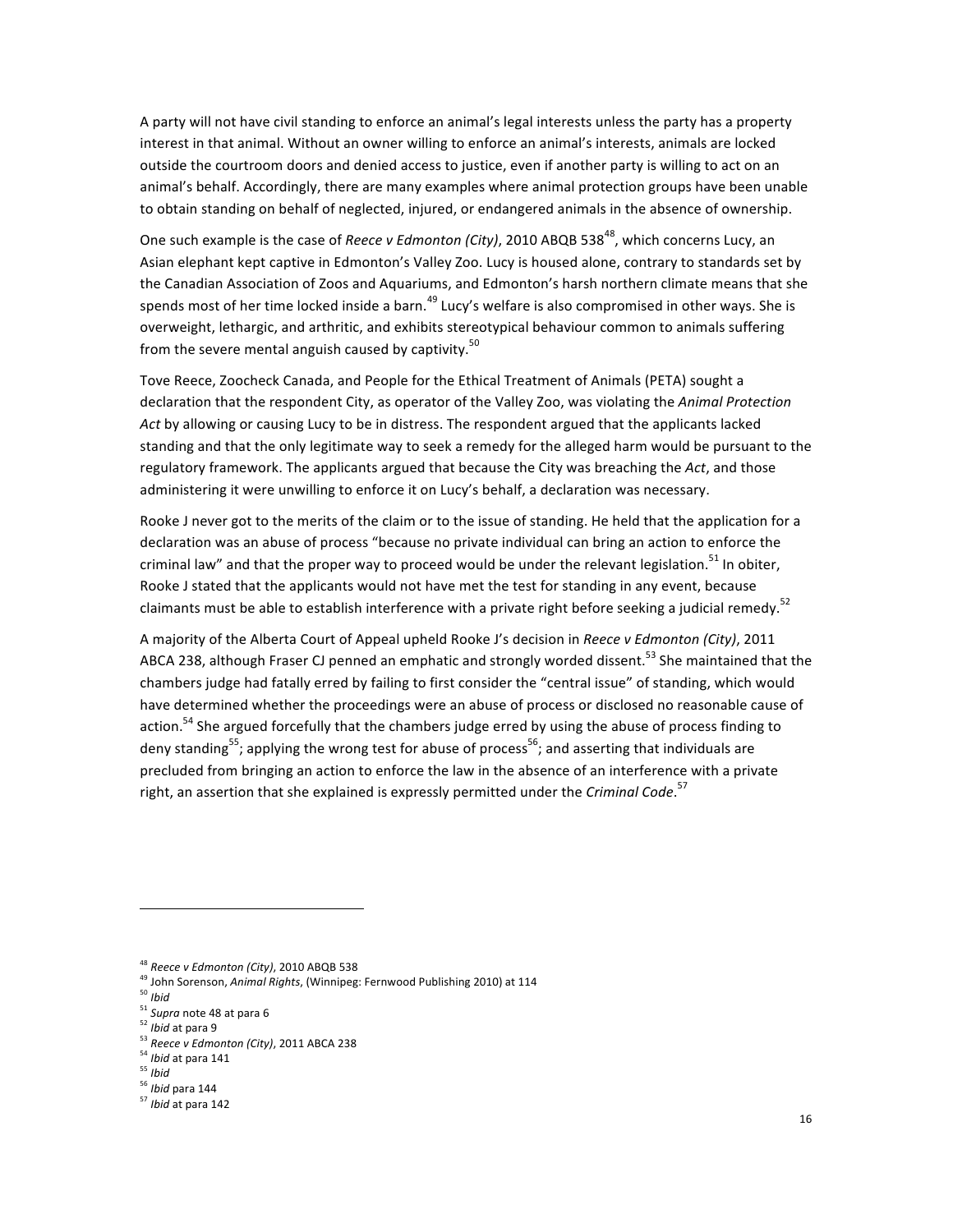The *Reece* decisions exemplify the consequences of our current legislative regime. Humans are free to enforce their own interests in their animal property, but animals, like Lucy, are barred from enforcing whatever minimal legal protection is available to them. The individuals empowered to commence an investigation to help Lucy under the relevant legislation refuse to do so, and their refusal, if challenged, would be viewed through a lenient lens that accords significant deference to policy decisions, which are non-justiciable. Lucy remains at the Valley Zoo, lonely, bored, and driven mad by captivity, and that is where she will stay, unless and until the proposed legislation is in place.

Moreover, private regulatory efforts reflect the same unitary focus on human interests permeating the public legislative regime. Although the government's failure to protect animals has provided an opportunity for industries that profit from animal use and abuse to police themselves through selfregulation, they have instead chosen to take advantage of extant statutory deficiencies by considering animal interests only as far as doing so is profitable. A patchwork of voluntary codes exists, but none of them have the enforcement, monitoring, or compliance mechanisms needed to be either legitimate or effective. The end result of the combined public and private regulatory efforts is a broken system of exemptions, excuses, and exclusions that treat animals as commodities, ignores their interests, and perpetuates their continued exploitation.

The foregoing discussion has outlined the many legislative failings that the draft bill must overcome to achieve its overarching goal of moral parity. This task requires a monumental overhaul of the law as well as its underlying policy. The next section discusses the policy considerations that the proposed legislation must also address.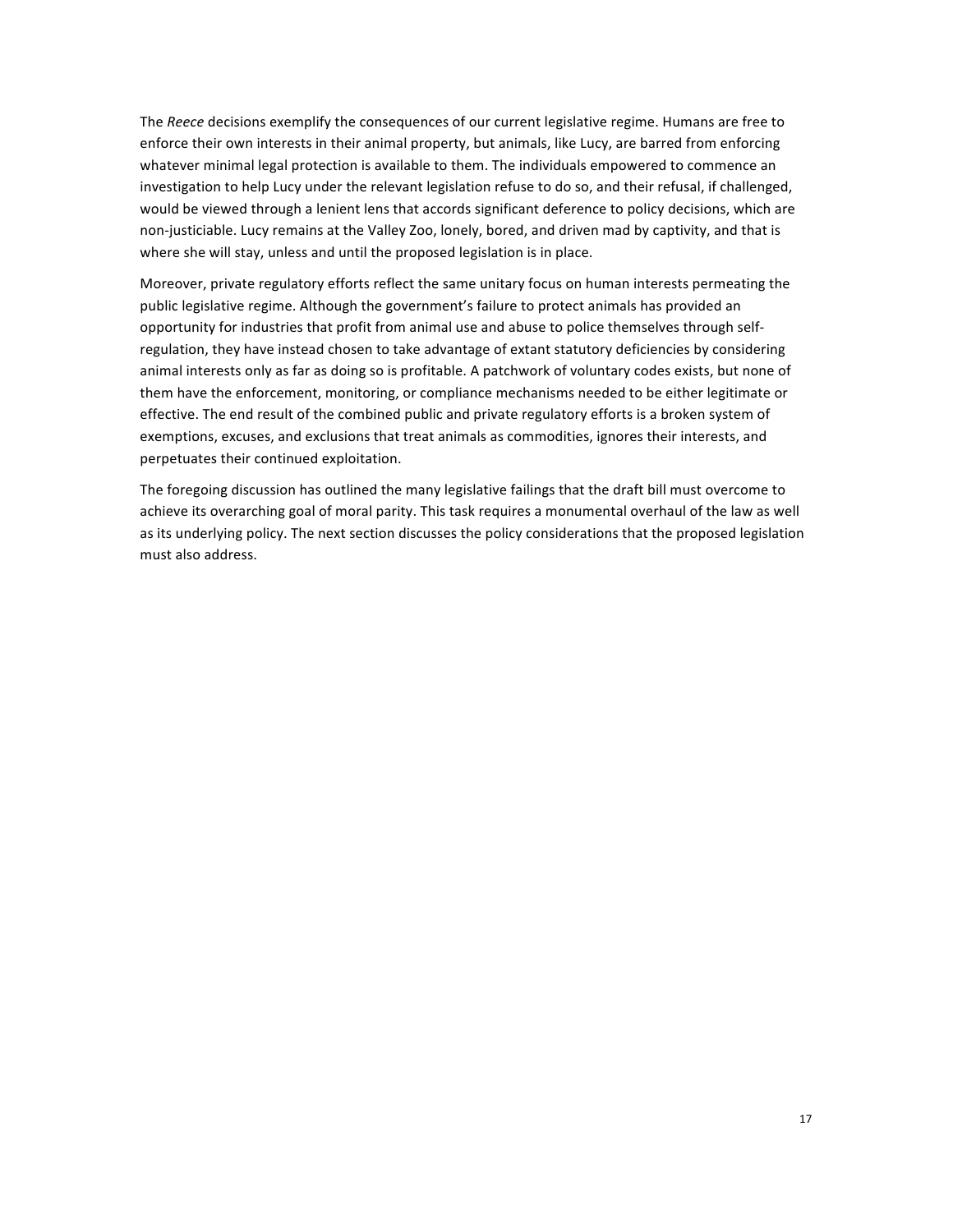## **PART III: POLICY ISSUES**

Exploitation of animals is a fundamental component of capitalism, systematic and *institutionalized, with interlocking industries that breed, feed, cage, sell, transport,* experiment upon and slaughter animals, using their skins, flesh, organs and genetic *material.<sup>58</sup>*

A comprehensive understanding of the policy grounding the current legal framework serves to inform the course of action needed to ensure an adequate foundation for the proposed legislation. This section examines the societal attitudes and institutions that entrench the status quo and that must accordingly be transformed to ensure acceptance of the comprehensive normative changes implicated by the draft bill.

#### *Attitudes*

Speciesism, anthropocentrism, and human exceptionalism work together to create the ideological underpinnings that give rise to the mechanisms we use to perpetuate, reinforce, and legitimize animal exploitation. Speciesism refers to differential treatment based on species membership, and is akin to racism, sexism, and classism, all of which also discriminate based on possession of arbitrary characteristics deemed to be morally significant.<sup>59</sup> Anthropocentrism is defined as a human-centered worldview that sees humans as the most important element of existence.<sup>60</sup> Finally, human exceptionalism demarcates humans as morally distinct from other animals.  $^{61}$  These three interrelated attitudes give rise to an array of justificatory mechanisms that sustain our untrammelled exploitation of animals.

We use a number of linguistic means to legitimize the status quo. We defend our oppression of animals by constructing them as *different from* and *inferior* to us. We have already discussed the illusory dividing line that reifies animals as *others* and enshrines our purported superiority, but animals are then further constructed as different and inferior through linguistic maneuvers that manufacture complicity to the institutionalized violence so endemic to our relationship with animals. For instance, animals are frequently portrayed negatively by using their names as insults or by depicting images of cruelty that trivialize and normalize violence toward them.<sup>62</sup> We use expressions like: She is a stupid cow; he was bleeding like a stuck pig; or they were running around like chickens with their heads cut off.

<sup>&</sup>lt;sup>58</sup> Supra note 49 at 18

<sup>&</sup>lt;sup>59</sup> Raymond Corbey and Annette Lanjouw (eds), *The Politics of Species: Reshaping our Relationships with Other Animals*, (New York: Cambridge University Press 2013 at 1  $^{60}$  Angus Cu

Angus Stevenson and Christine A Lindberg (eds), New Oxford American Dictionary (Oxford University Press 2010)

 $61$  *Supra* note 59 at 40

 $^{62}$  Arran Stibbe, "Language, Power and the Social Construction of Animals" (2001) 9:2 Society & Animals at 150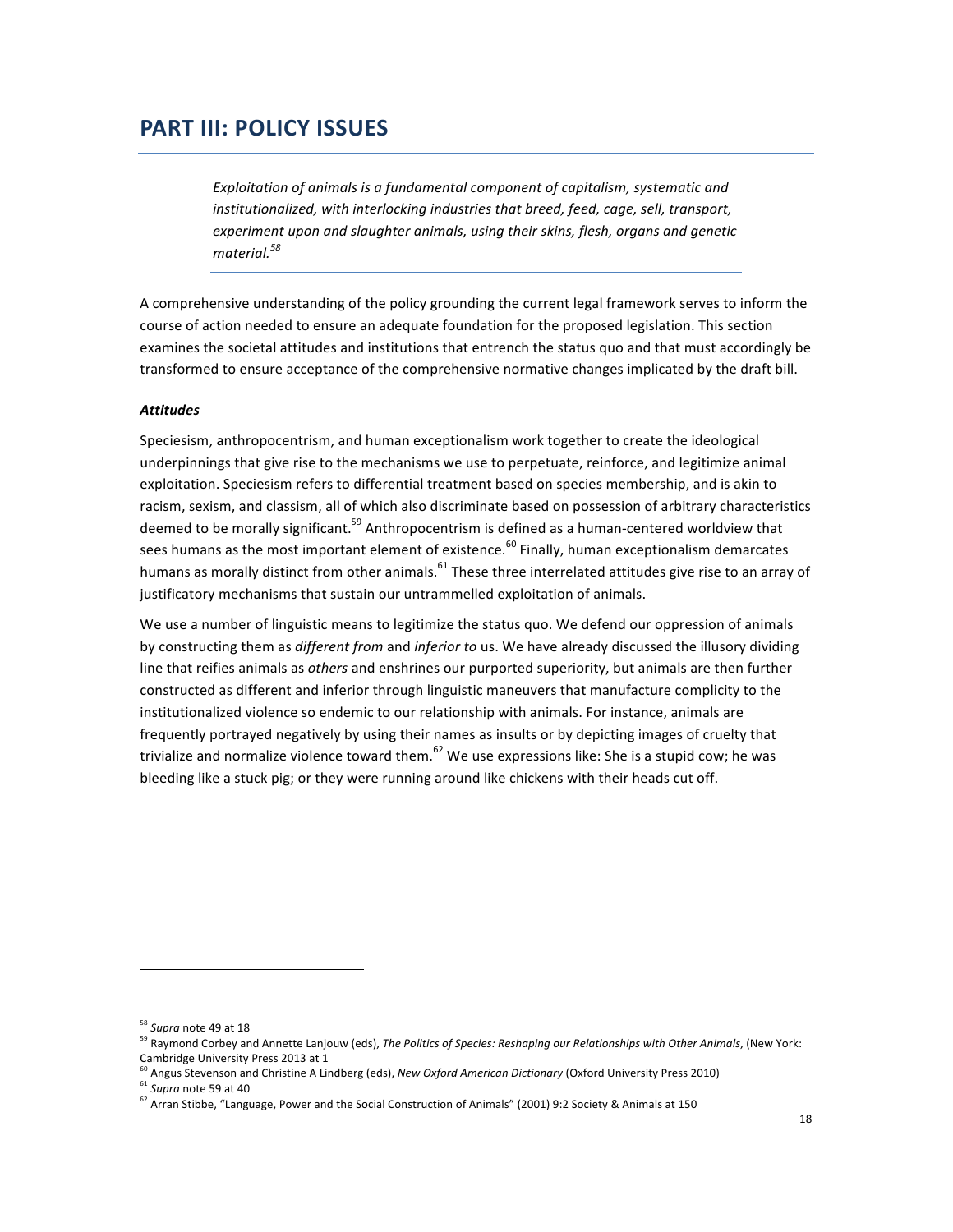We also legitimize animal exploitation by classifying animals as property valued only by their instrumentality. Constructing animals as *objects* rather than *subjects* rationalizes our refusal to acknowledge their moral worth, agency, and interests and allows us to distance ourselves from their suffering. Animals become property in law through a legal fiction, while animals become property in society through language. We refer to an animal as *it* instead of *she* or he, and we use metonyms to construct animals as objects for our use by naming them for their perceived utility.<sup>63</sup> For instance, we refer to chickens we use for their eggs as *layers*, chickens we use for their flesh as *broilers*, and rats we use for experiments as *lab rats*.

Last, we minimize the consequences of the violence endemic to our incessant use and abuse of animals and facilitate our moral disengagement by psychologically and physically distancing ourselves from their suffering.<sup>64</sup> This phenomenon is particularly evident in the animal farming industry. We describe animal foods with words that conceal their animal origin<sup>65</sup> - we buy *meat*, not flesh; *pork*, not pigs; and *beef*, not cows. We describe animals using mass nouns, rather than count nouns, that obscure their individual identities<sup>66</sup> - we buy *some* chicken, not part of *a* chicken. We sequester factory farms, fur farms, and animal research facilities far away from the public eye, so we can avoid their reality.

In these ways, speciesism, anthropocentrism, human exceptionalism, and all of their combinations and permutations collectively act as a powerful force to shape the way we think about animals and in turn, ground the institutions through which we use them.

#### *Institutions*

Our relationship to animals is complex, multi-faceted, and riddled with contradictions. Some animals we keep as pets, who we love, name, and share our lives with. Other animals we raise as food, who we hate, eat, and sequester ourselves from. But whether we hate them or love them, animals are entirely vulnerable to our whims, because, as property, we are legally entitled to buy them, sell them, kill them, or otherwise use them without considering their interests.

We have already discussed the myriad ways that we exploit animals. Although these practices must be confronted, they are mere reflections of the underlying problem of the pernicious attitudes that lie at the heart of the animal question. Institutional outcomes are products of existing ideologies that support the current manifestation of the human-animal relationship. Consequently, if our fundamental attitudes toward animals change, we can expect that our behaviour will shift accordingly to reflect our new beliefs.

Notwithstanding the crucial importance of attitudinal change, the profit motive is a further powerful behavioural driver critical to achieving the necessary institutional metamorphosis. The pursuit of profit plays a key role in shaping institutional outcomes, and must not be ignored as a potentially significant roadblock to successfully implementing the proposed legislation and achieving its ultimate goal of recognized moral parity. Our use and abuse of animals permeates our economic reality and many of us rely on exploiting animals for financial gain.

 $^{63}$  Les Mitchell, "Nonhumans and the Ideology of Purpose" (2012) 25:4 Anthrozoös at 496

<sup>&</sup>lt;sup>64</sup> *Ibid* at 498

<sup>65&</sup>lt;br>Clifton P Flynn (ed), *Social Creatures: A Human and Animal Studies Reader* (Brooklyn: Lantern Books 2008) at 134

<sup>&</sup>lt;sup>66</sup> Alison Sealey and Nickie Charles, "'What Do Animals Mean to You?': Naming and Relating to Nonhuman Animals" (2013) Anthrozoös at 487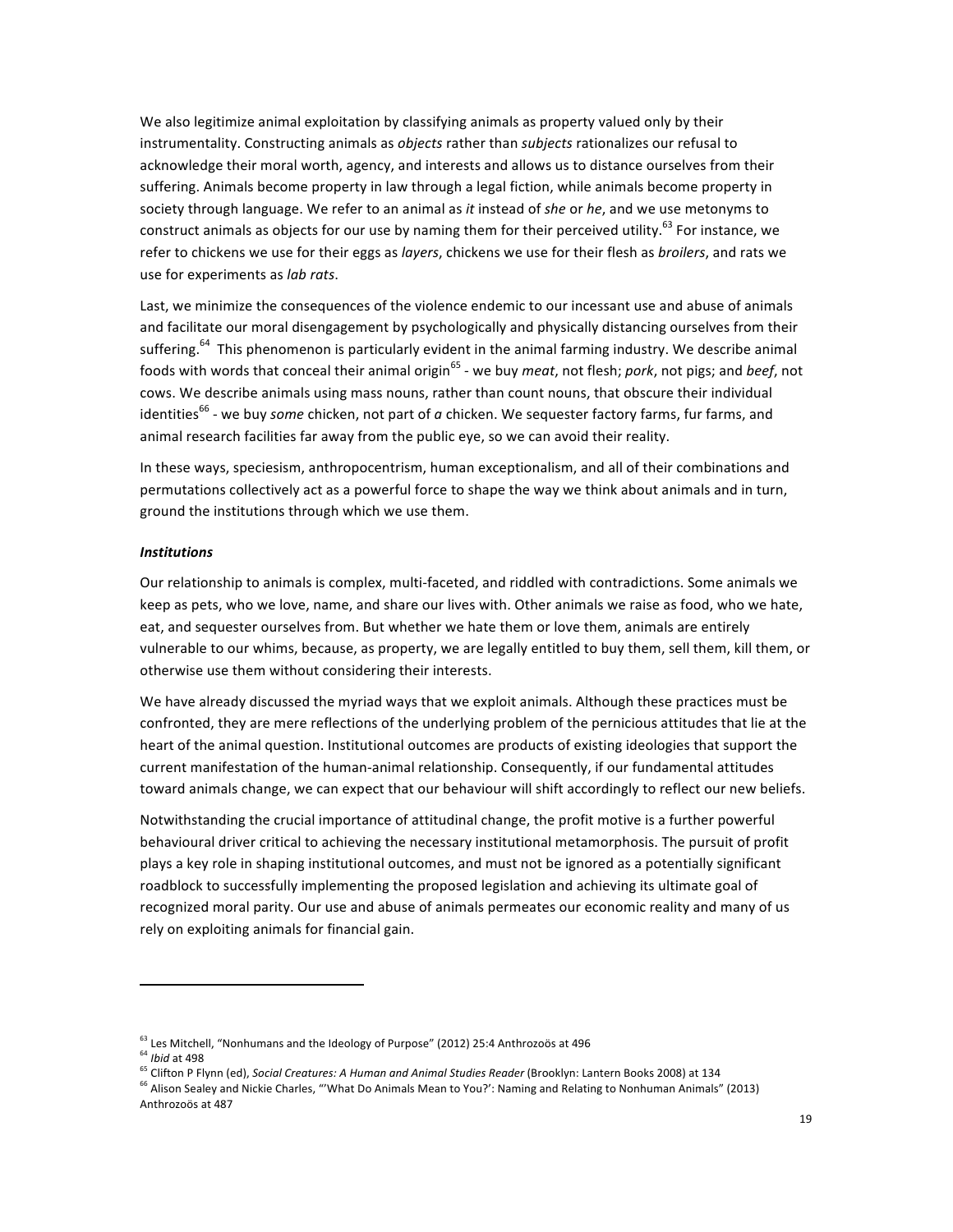This discussion reveals the need for a fundamental shift in ethical views and cultural, behavioural, and economic institutions to set the stage for the new legislative regime. As such, the question then becomes whether law presents a feasible and effective means of achieving this kind of social change.

## *Law as a vehicle for social change*

Attempting to regulate behaviour through statutory means alone is insufficient to achieve the sweeping societal change required and envisioned by the proposed legislation. If the draft bill comes into force on its own, it will likely fail, but the draft bill will have a far greater chance of success if transitional mechanisms are first implemented to foster support and acceptance of the legislative objectives. The following example from the Industrial Revolution demonstrates the capacity for social change to leverage meaningful legislative reform.

In nineteenth century Britain, many thousands of children were exploited for their labour, but their oppression was ultimately eradicated through slow and incremental reform that relied on norm development and a complex mix of resources.<sup>67</sup> Legal scholar Jerry L Anderson argues that this reform presents a successful model of how powerless groups obtain legal protection that can be applied to analogous situations.<sup>68</sup> He draws a convincing parallel between the use and abuse of child labourers in the Industrial Revolution and our current use and abuse of animals in contemporary society. Like those children, animals are powerless to exercise their agency, unable to effectively organize and protest their exploitation, and unable to seek reform directly through legal standing or access to the political system.<sup>69</sup> Moreover, the shared vulnerabilities of these two groups give rise to the further commonality that both have spurred reform movements based primarily on ethical concerns.<sup>70</sup>

This shows that achieving the ultimate goal of moral parity between humans and animals through the legal system is indeed possible. However, supporting mechanisms must be in place to address the fact that successfully implementing the legislative aims is predicated on substantive normative changes. The next section explains how the draft bill proposes to address the law and policy needed to achieve the ultimate goal of moral parity.

 $67$  Jerry L Anderson, "Protection for the Powerless: Political Economy History Lessons for the Animal Welfare Movement" (2011) 4 Journal of Animal Law and Policy at 4

<sup>&</sup>lt;sup>68</sup> *Ibid* at 5

<sup>69</sup> *Ibid*

<sup>70</sup> *Ibid*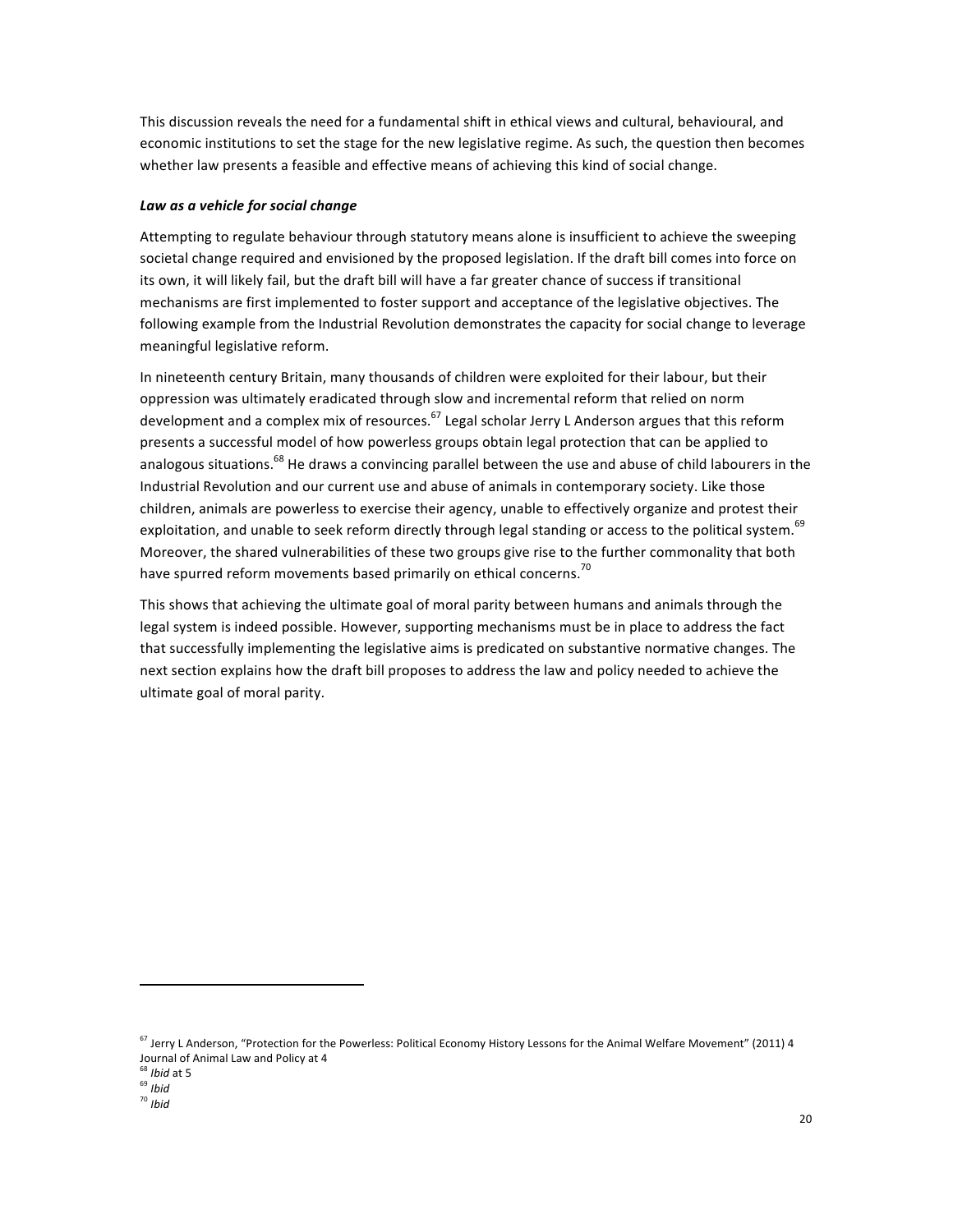## **PART IV: CONCLUSION**

It is not larger, cleaner cages that justice demands in the case of animals used in *science, for example, but empty cages: not "traditional" animal agriculture, but a* complete end to all commerce in the flesh of dead animals; not "more humane" *hunting and trapping, but the total eradication of these barbarous practices.* 

For when an injustice is absolute, one must oppose it absolutely. It was not *"reformed" slavery that justice demanded, not "reformed" child labor, not "reformed" subjugation of women. In each of these cases, abolition was the only moral answer.* Merely to reform injustice is to prolong injustice.<sup>71</sup>

The proposed legislation's overarching goal of moral equality necessarily implies a major overhaul of the existing human-animal relationship. This monumental goal is facilitated by the draft bill's incremental approach, which encourages normative changes before delineating compulsory duties and obligations by assigning legislative sections to one of two in-force dates. This section provides an overview of the draft bill and connects each component to the problem of law or policy it is intended to address.

The first stage is directed at policy change, and contemplates a rollout of transitional provisions intended to gradually encourage our acceptance of animals as moral equals and our collective shift away from exploitative industries by confronting the entrenched attitudes and institutions that perpetuate and reinforce the status quo. The second and final stage is focused on enforcement, and uses hard law to ensure moral parity by guaranteeing basic legal rights for animals, imposing certain duties of care on humans, and categorically prohibiting animal exploitation.

#### *Stage 1*

The commencement provisions of Part 14 provide for Parts 1, 2, and 9-12 of the draft bill to come into force in stage one:

- Part 1 provides interpretive guidance;
- Part 2 establishes an entity called the Animal Commission;
- Parts 9-10 set out offences and penalties;
- Part 11 delineates the scope of regulatory powers; and
- Part 12 sets out the transitional provisions.<sup>72</sup>

 $71$  Tom Regan, "The Philosophy of Animal Rights" online: Culture & Animals Foundation <www.cultureandanimals.org>

 $72$  See the Appendix for the proposed legislative text.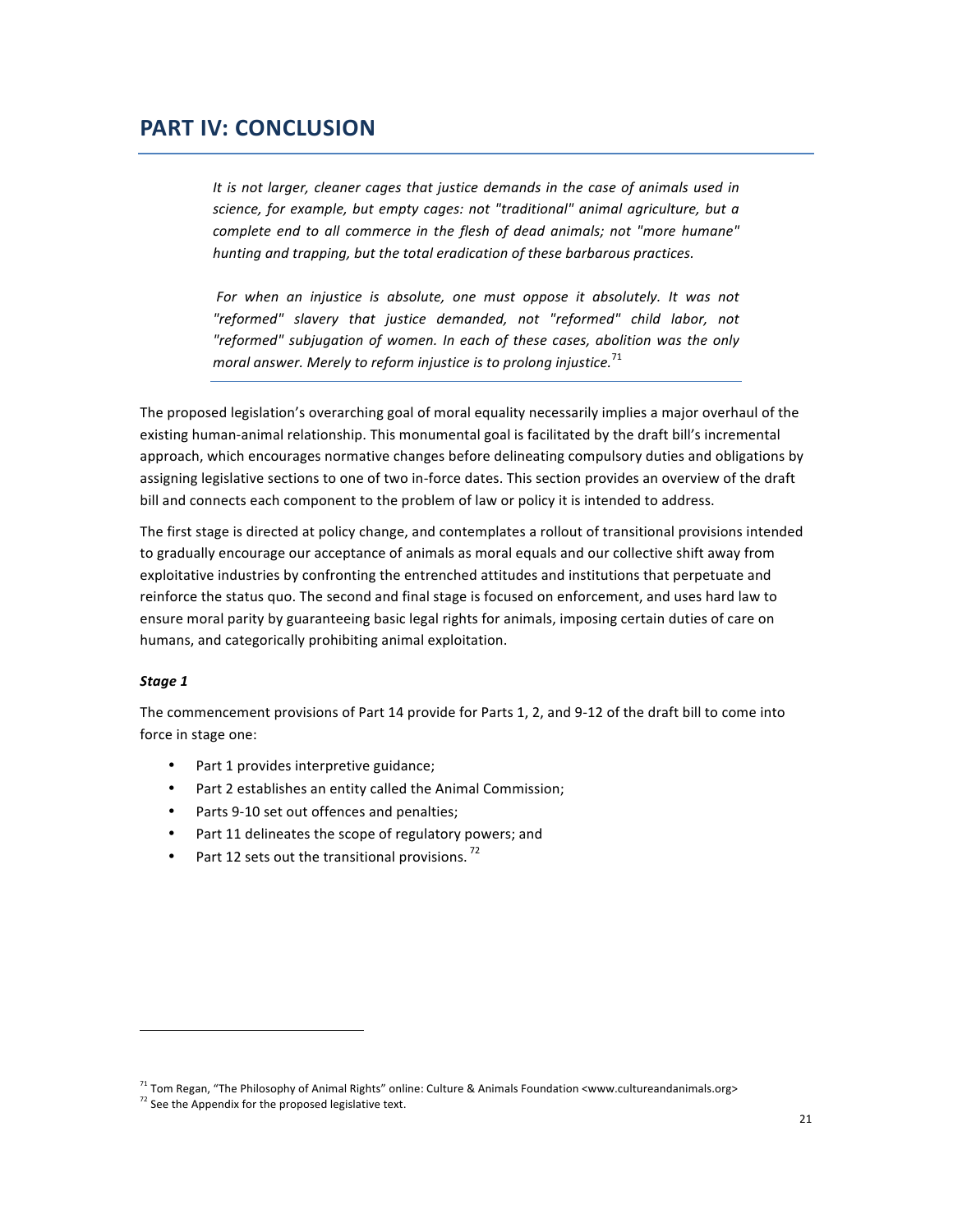Part 1 sets out definitions, a purpose clause, and guiding principles to clarify and inform statutory interpretation. Part 2 vests the Animal Commission with a dual mandate to represent the interests of animals at all levels of government decision-making and to control implementation and enforcement of the new legislation. The Animal Commission is entrusted with a central role in achieving the legislative objectives, and is accorded significant resources and discretion to accomplish its statutory role. The Lieutenant Governor in Council appoints the Animal Commission's members, officers, and employees, while the Attorney General oversees its activities to ensure its accountability.

Part 9 enumerates the offences the draft bill creates. Part 10 provides that in the case of a first offence, a person is liable to a fine of up to \$50,000, an additional fine of up to \$5,000 per day if the offence continues past the first day, and imprisonment up to two years. In the case of a subsequent offence, a person is liable to a fine of up to \$100,000, an additional fine of up to \$10,000 per day if the offence continues past the first day, and imprisonment unlimited by a statutory maximum term. Courts are also empowered to prohibit the person from any conduct that the court believes will risk further commission of the offence or to direct the person to take any action the court considers appropriate to remedy the any harm caused by the offence.

Part 11 vests the Lieutenant Governor in Council with authority to make regulations, and is expressly permitted to delegate matters and confer discretionary powers.

Part 12 sets out additional definitions as well as the transitional provisions intended to transform societal attitudes and institutions to facilitate the second stage. These provisions impose regulations to ensure basic protection for animals, phase out exploitative institutions, promote humane education, and provide incentives for efforts that further any legislative objectives.

Animals are afforded minimal protection is afforded by prohibiting animal abuse and animal trafficking. Anyone convicted of these offences is identified in a national public registry and banned from having care or custody of any animal.

The draft bill ensures that ongoing animal exploitation will eventually be phased out. The bill regulates all Industries that exploit animals for any purpose, and although industries may continue ongoing operations in certain circumstances, because trafficking is prohibited, no person may acquire any new animals for exploitative purposes, and is thereby barred from operating in perpetuity.

A person must generally meet certain criteria in order to operate an exploitative business during stage one. First, a person is only eligible if the person uses animals at the time stage one comes into effect. Second, the person must successfully apply to the Animal Commission for permission, which requires the person to establish that any animals will be kept in good health until their death and that the person has a plan in place to ensure compliance with stage two.

Although the draft bill establishes specific humane education initiatives, it also confers express discretion upon the Animal Commission to create inducements for any person who furthers the same goal. Any person who exploits animals is required to disclose comprehensive statistics to inform the public about the number of animals used, how the animals are kept, and how the animals are disposed of. Further, the Animal Commission is expressly empowered to provide for humane education in public schools, or to offer economic incentives to any person who implements public education campaigns.

The Animal Commission is also expressly empowered to plan and implement any initiatives that further any legislative objectives, whether on its own accord, by offering economic inducements to the public, or by entering public-private partnerships.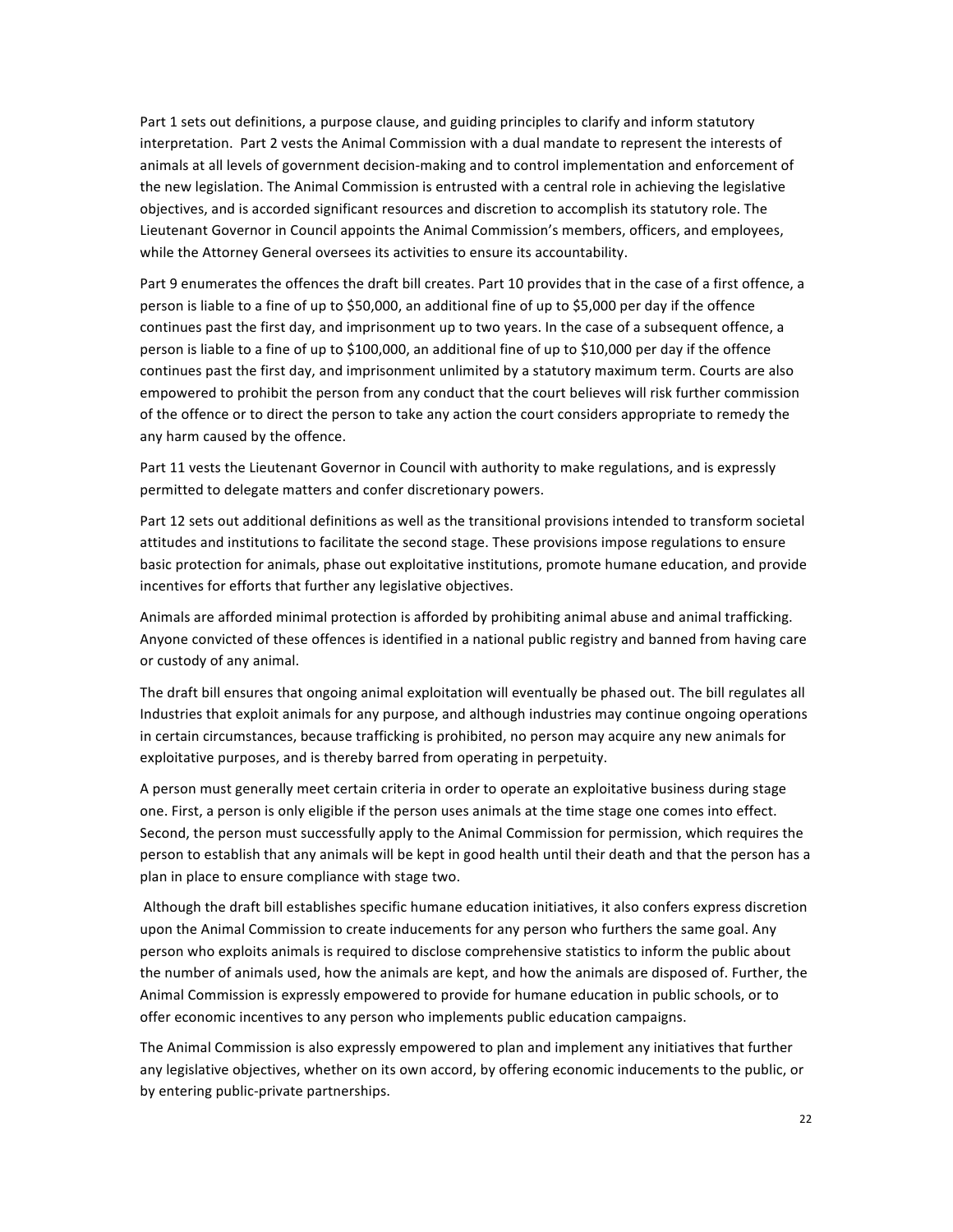Ideally, the statutory requirements of stage two will reflect a crystallization of the transmutation of attitudes and institutions effected by stage one, rather than a draconian attempt to impose authoritarian rule on an unconvinced audience. The draft bill anticipates that stage one will engender a transformation of the present normative landscape into one that provides fertile ground for the absolute prohibitions engendered by stage two to firmly take root in place of the unqualified permissions that epitomize the exploitative and anthropocentric status quo.

## *Stage 2*

A provided by the commencement provisions of Part 14, the remaining provisions of the draft bill come into effect in stage two:

- Part 3 vest animals with basic legal rights;
- Part 4 creates a reporting and investigation system for statutory violations;
- Part 5 allows for the establishment of animal sanctuaries;
- Parts 6-8 account for the different relationships humans have with domestic, liminal, and wild animals;
- Part 13 confers ministerial authority to accept any consequential amendments suggested by the Animal Commission.

Part 3 abolishes the notion of animals as property, recognizes animals as legal persons with equal interests, and establishes animals as legal rights-holders who may own property, enter contracts, and file tort claims. No person may abuse, exploit, or traffic an animal without risk of legal sanctions, including identification in a national public offender registry.

Part 3 also creates a statutory civil right of action for any animal who has been abused, exploited, or trafficked, and provides a mechanism for any interested party to apply for legal standing on an animal's behalf by becoming a litigation guardian.

Part 4 imposes a duty to report on any person with a reasonable belief that an animal has been or will be endangered or injured because of a statutory contravention. Any person making a report is guaranteed anonymity and made immune from civil liability. The Animal Commission is vested with broad investigative powers, and the courts are vested with broad dispositive powers, to ensure the speedy resolution of matters falling under this Part.

Part 5 allows any person to apply to the Animal Commission for permission to establish an animal sanctuary, and leaves the requirements that must be met in order to do so as a matter for regulation.

Parts 6-8 reflect Donaldson and Kymlicka's views espoused in their book, *Zoopolis*, concerning the differences in the positive relational obligations we owe to animals depending on the nature of their relationship with us. Domesticated animals are entitled to a rigorous standard of care, which is a function of how we have bred them to be dependent on us and of how deeply their lives are intertwined with ours. No person may have care or custody of a domesticated animal without approval of guardianship by the Animal Commission. Guardians have a fiduciary duty to act in the best interests of an animal they have guardianship over, are responsible for ensuring that animal's health, and commit an offence if they fail to do so.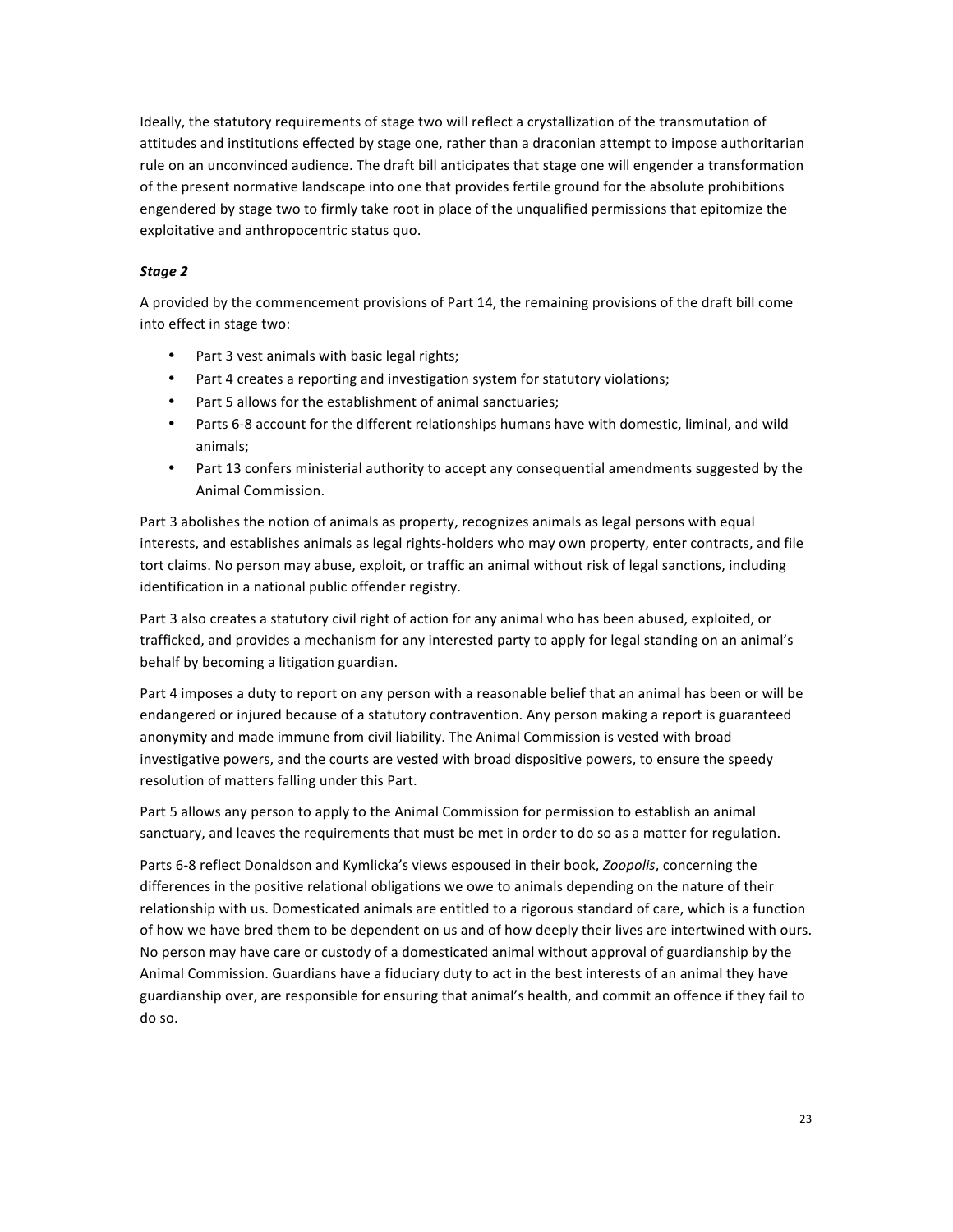Liminal animals have the right to coexist with humans in urban spaces and the right to have their interests considered when those spaces are developed. Although, as discussed above, abusing an animal constitutes an offence, municipalities are given express authority to employ non-lethal means to discourage liminal animals from making permanent homes within their boundaries. Wild animals are minimally protected from human harm caused by interference or habitat loss, but the draft bill relies heavily on the ministerial authority conferred by Part 13 to accept the Animal Commission's recommendations for consequential amendments to fill in any legislative gaps, such as this one, that are more appropriately addressed through other statutes.

#### *Coda*

The proposed legislation offers us a means to embrace the true meaning of equality, to overturn hundreds of years of oppression, and to affirm our own humanity by extending compassion to animals who share our interests in enjoying freedom, developing social bonds, and pursuing happiness. The road to moral parity may be long, but it is one that must be taken, because until all of us are free, none of us are free.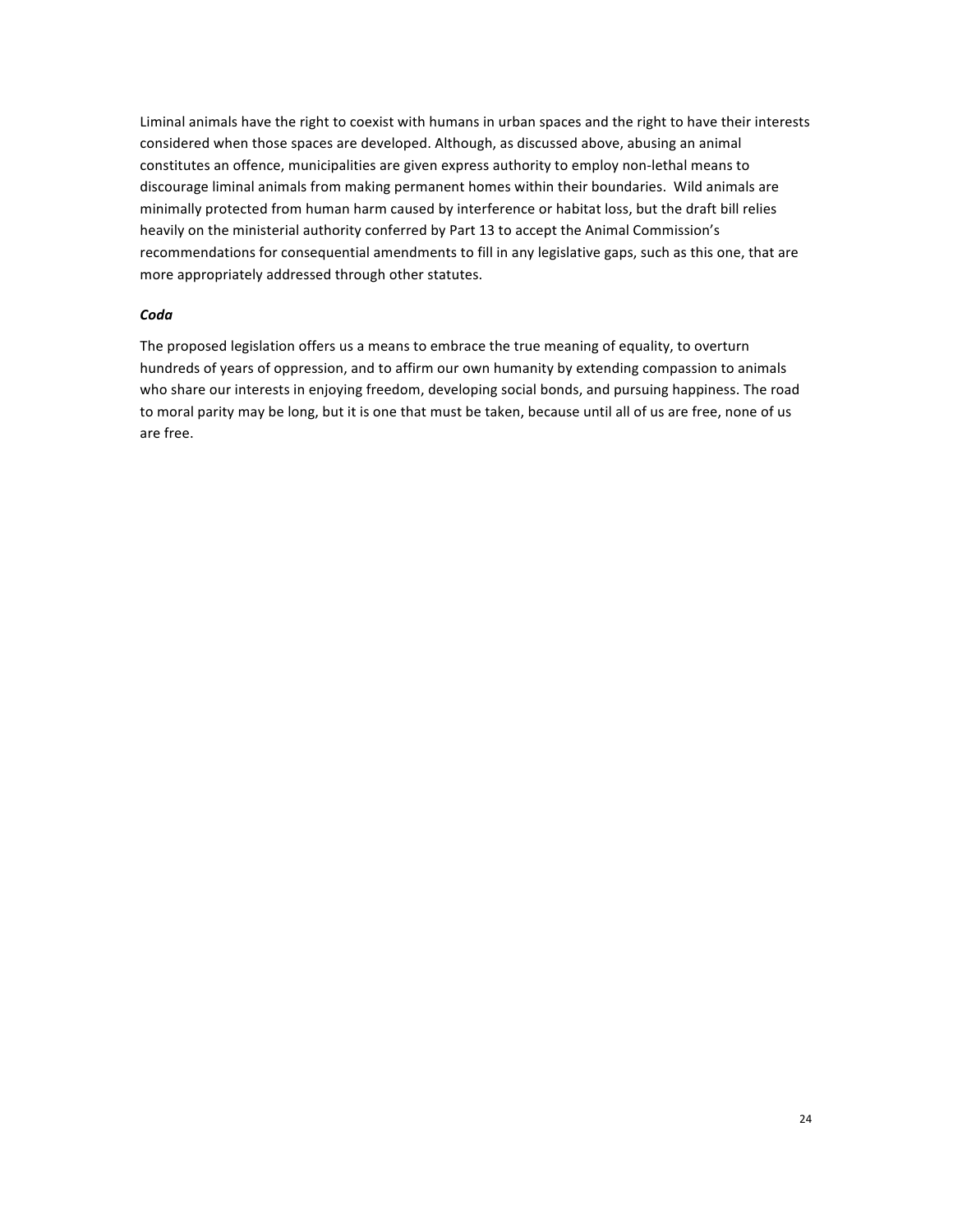# **APPENDIX: THE STATUS OF ANIMALS ACT**

## **CONTENTS**

#### **PART 1 - INTERPRETATION**

- 1 Definitions
- 2 Purpose
- 3 Guiding principles

#### **PART 2 - ANIMAL COMMISSION**

- 4 Purpose
- 5 Mandate
- 6 Composition
- 7 Subcommittees
- 8 Delegation
- 9 Transparency

## **PART 3 - BASIC LEGAL RIGHTS**

- 10 Status
- 11 Rights
- 12 Prohibitions
- 13 Conviction
- 14 Civil right of action
- 15 Certification as litigation guardian
- 16 Litigation guardians

### **PART 4 - REPORTS AND INVESTIGATIONS**

- 17 Endangered or injured animals
- 18 Animals in distress
- 19 Powers of investigation
- 20 Outcome of investigation
- 21 Orders
- 22 Review

## **PART 5 - SANCTUARIES**

23 Formation

## **PART 6 - DOMESTICATED ANIMALS**

- 24 Guardianship
- 25 Disputes
- 26 Review
- 27 Guardians
- 28 Representation
- 29 Prohibitions

## **PART 7 - LIMINAL ANIMALS**

- 30 Rights
- 31 Municipalities

#### **PART 8 - WILD ANIMALS**

32 Prohibitions

33 Habitat protection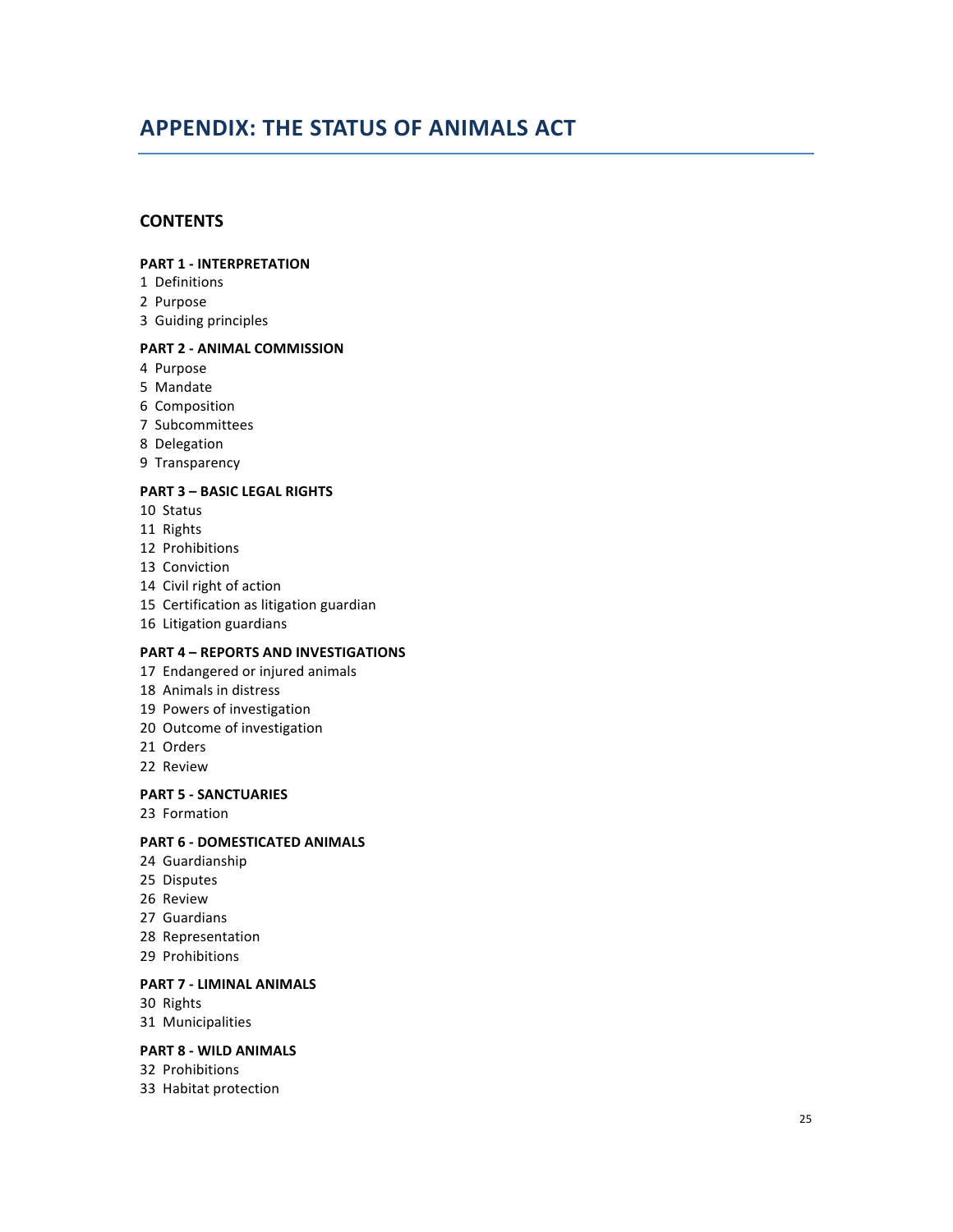### **PART 9 - OFFENCES**

34 Offences

#### **PART 10 - PENALTIES** 35 Penalties

## **PART 11 - REGULATIONS**

36 Power to make regulations

## **PART 12 - TRANSITIONAL PROVISIONS**

- 37 Definitions
- 38 Policy initiatives
- 39 Prohibitions
- 40 Conviction
- 41 Transparency
- 42 Research facilities
- 43 Zoos, aquariums, and circuses
- 44 Rodeos
- 45 Hunting and trapping
- 46 Animal agriculture

#### **PART 13 - CONSEQUENTIAL AMENDMENTS**

47 Power to make consequential amendments

**PART 14 - COMMENCEMENT** 48 When in force

## **THE STATUS OF ANIMALS ACT**

## **Title**

An Act to extend the laws in Canada to recognize the equal status of animals and humans

#### **Short title**

This Act may be cited as the Status of Animals Act

## **PART 1 - INTERPRETATION**

#### **Definitions**

- **1** In this Act:
	- Abandonment means intentionally leaving a domesticated animal without making adequate provisions for the domesticated animal's health Abuse means intentionally harming an animal in a way that compromises that animal's health Animal means any living vertebrate other than human beings
	- Animal Commission means the government body established under Part 2 Animal product means any product derived from animals or partially derived from animals, and includes flesh, milk, eggs, wool, leather, pharmaceuticals, bone meal, honey, and whey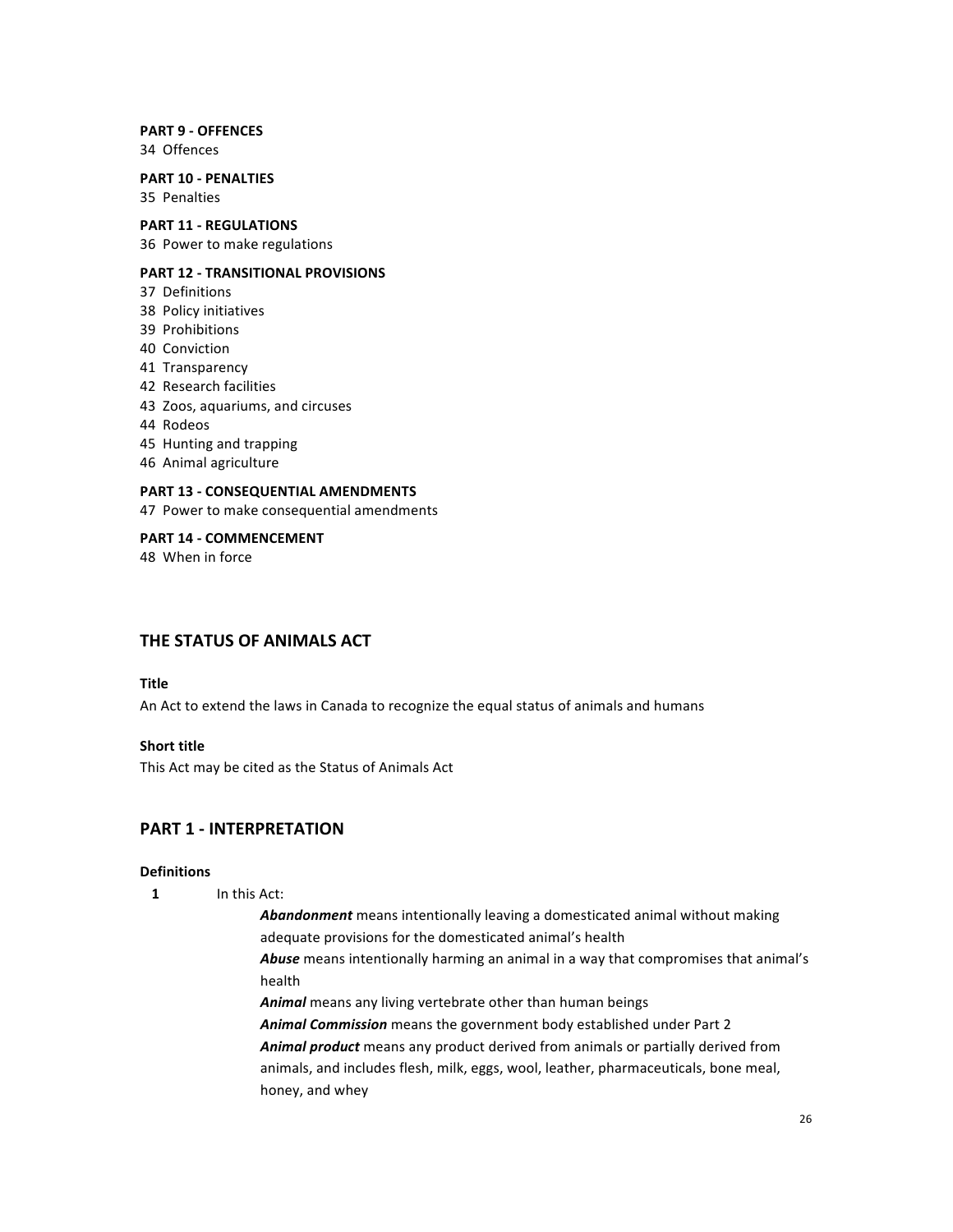**Domesticated animal** means any animal who has been bred for interdependence with humans, and includes cats, dogs, chickens, cows, and pigs **Distribute** includes offer to distribute, sell, or offer to sell **Economic incentives** are financial inducements offered by government and include tax incentives, grants, and subsidies **Exploitation** means using any animal for personal gain in a way that compromises the animal's health, basic interests, or dignity, and includes using animals for food, research, clothing, or entertainment *Guardian* means any person approved under section 24 **Health** means the physical, psychological, and social wellbeing of an animal, as prescribed by regulation **Inherent interests** means interests that are of equal importance to human interests *Interference* means causing wild animals to become dependent on humans and includes feeding wild animals, socializing wild animals, and permitting wild animals to access improperly stored garbage Legal person means a recognized holder of legal rights Liminal *animal* means any animal who is not a domesticated animal or a wild animal and who lives within a human settlement, and includes mice, squirrels, pigeons, raccoons, skunks, and crows **Litigation guardian** means any person certified under section 15 **No net loss rule** means that habitat loss in one area must be equally balanced with habitat reclamation or restoration in another **Person** includes any human, corporation, registered charity, or nonprofit organization **Representative** means any human entitled to enter into binding agreements on behalf of an animal **Sentience** means the ability to have a subjective experience or the ability to experience pain and suffering **Sanctuary** means an organization that accepts and cares for stray or surrendered animals *Standing* means the entitlement to represent an animal in legal proceedings **Trafficking** means the transportation, transfer, harbouring, or receipt of any animal for the purpose of exploitation **Wild animal** means any animal who lives apart from and independent of human settlements but is nevertheless vulnerable to the effects of human activities, and includes deer, eagles, bears, fishes, and cougars

## **Purpose**

**2** The purpose of this Act is to extend the laws in Canada to guarantee the basic legal rights held by animals as equal members of the community they share with humans and to recognize the fiduciary obligations humans owe to animals arising from their vulnerability to human actions.

#### **Guiding principles**

- **3** This Act must be administered and interpreted in accordance with the following principles:
	- (a) Animals are sentient beings with dignity, inherent value, and rights, including the right to life, liberty, and bodily integrity;
	- (b) Animals have legitimate individual and species-specific capabilities, needs, and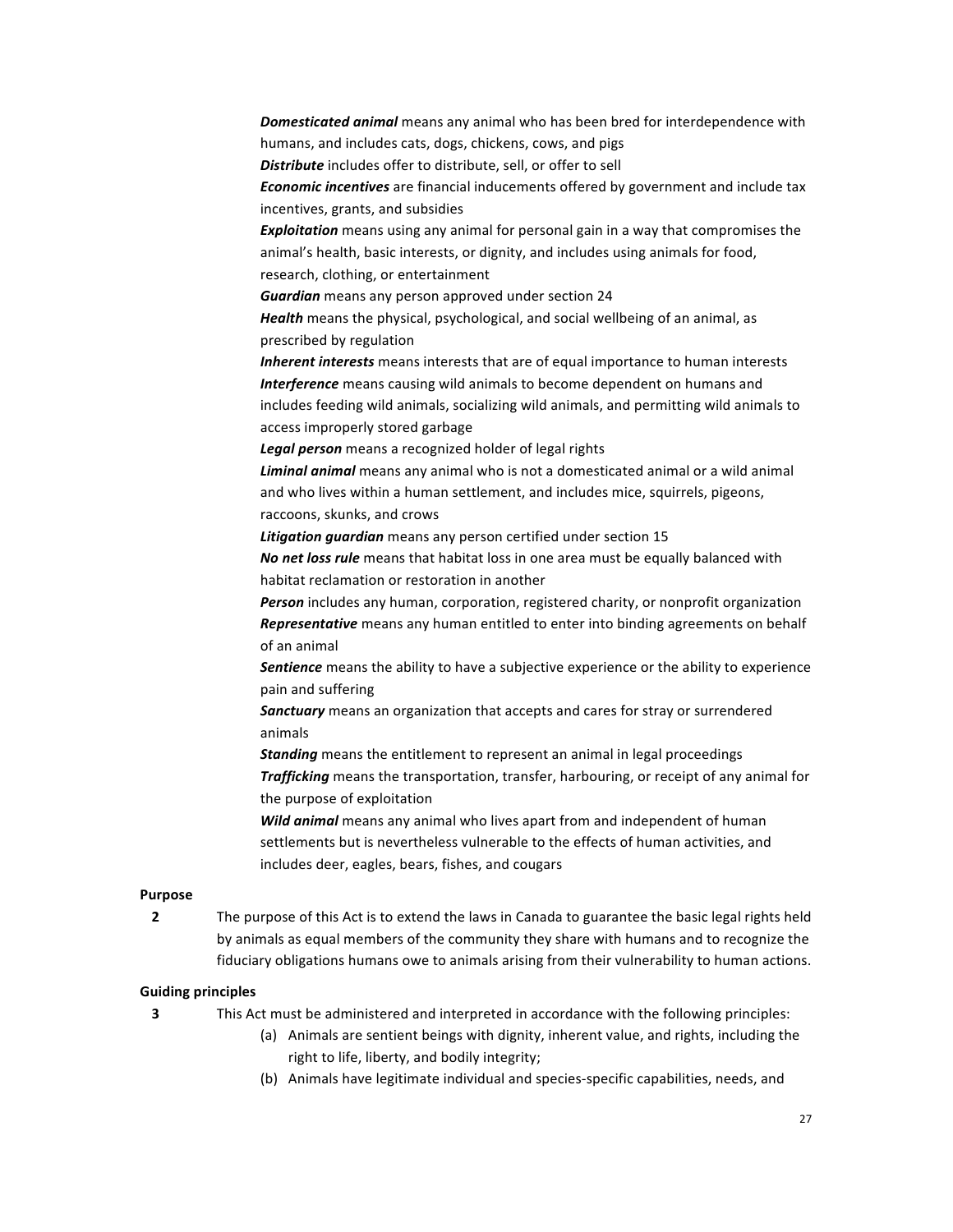desires; 

(c) Animals and their interests merit equal consideration under the law.

## **PART 2 - ANIMAL COMMISSION**

#### **Purpose**

**4** The Animal Commission is hereby established to promote, represent, and protect animal interests at all levels of government decision-making.

#### **Mandate**

- **5** The Animal Commission's mandate is to implement and enforce this Act, and for that purpose may do the following:
	- (a) Research, plan, and execute initiatives to facilitate the objectives of this Act;
	- (b) Provide advice and information to government ministries for the reform or amendment of any branch of law;
	- (c) Enter into agreements with federal and provincial ministers and agencies, local and aboriginal governments, and other persons and organizations for carrying out the purposes of this Act;
	- (d) Determine applications for guardianship or for certification as a litigation guardian;
	- (e) Act as a representative, guardian, or litigation guardian for any animal;
	- (f) Establish and administer a health insurance plan for domesticated animals or a trust fund to provide emergency medical treatment for liminal or wild animals;
	- (g) Advise all levels of government on any matter contemplated by this Act;
	- (h) Seek intervenor status in any legal proceeding involving any animal;
	- (i) Conduct investigations and hearings; and
	- (j) Make recommendations for consequential amendments under section 47.

## **Composition**

- **6** (1) The Lieutenant Governor in Council must:
	- (a) Appoint at least ten members; and
	- (b) Designate one of the members as the chair.
	- (2) Any officers or other employees needed for the Animal Commission to fulfill its obligations under this Act may be appointed by:
		- (a) The Lieutenant Governor in Council; or
		- (b) The Animal Commission:
			- (i) In accordance with the Public Service Act; and
			- (ii) With the approval of the Lieutenant Governor in Council.
	- (3) The Lieutenant Governor in Council may provide for the salaries and expenses of the appointees under subsection  $(1)$  or  $(2)$ .

#### **Subcommittees**

- **7** (1) The Animal Commission may appoint committees, the members of which need not be members of the Animal Commission, and may refer any matter to committees for consideration and report to the Animal Commission.
	- (2) The Lieutenant Governor in Council may provide for the salaries and expenses of the members of a committee appointed under subsection (1).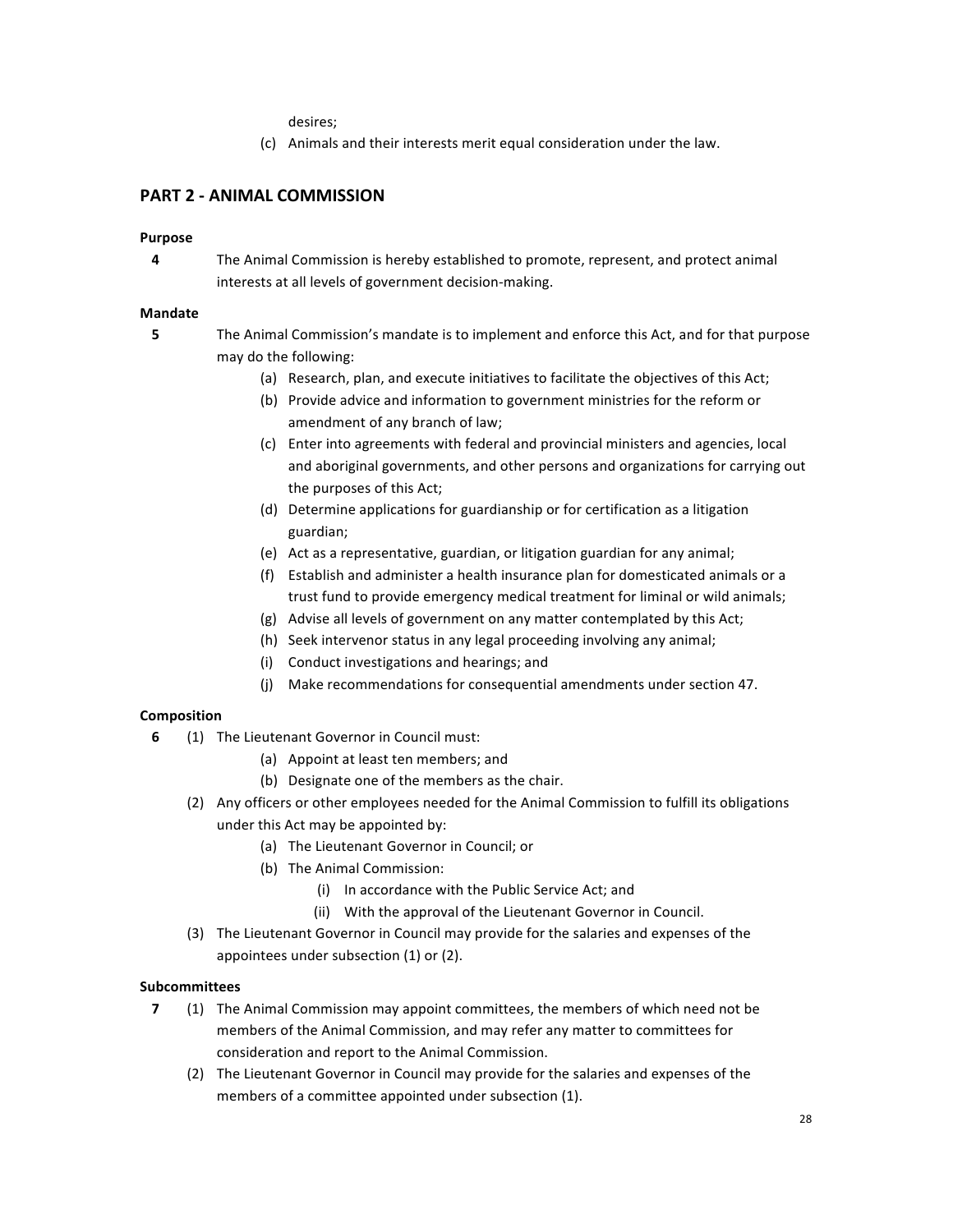### **Delegation**

- **8** (1) The Animal Commission may delegate, to local governments:
	- (a) The powers of investigation under Part 4; and
	- (b) The powers to administer guardianship under Part 6.
	- (2) A delegation made under this section:
		- (a) Is revocable, and does not prevent the Animal Commission from exercising the delegated power; and
		- (b) May be made subject to terms the Animal Commission considers appropriate.

## **Transparency**

- **9** (1) The Animal Commission must publicly disclose:
	- (a) Detailed administrative, operational, and financial statistics; and
	- (b) Any other requirements prescribed by regulation.
	- (2) The Animal Commission must report on its activities to the Attorney General:
		- (d) Annually; or
		- (e) Upon the request of the Attorney General.
	- (3) The Attorney General must lay the annual report before the Legislative Assembly.

## **PART 3 – BASIC LEGAL RIGHTS**

#### **Status**

- **10** (1) Animals are legal persons with inherent interests.
	- (2) For greater certainty:
		- (a) Animals are not property, commodities, or objects; and
		- (b) No person has an ownership interest in any animal.

#### **Rights**

- **11** Animals may:
	- (a) Own property;
	- (b) Enter contracts; and
	- (c) File tort claims.

#### **Prohibitions**

**12** (1) Any person who intentionally or recklessly abuses an animal commits an offence, unless:

- (a) The person acts in self-defence or in defence of another person or another animal; and
- (b) The act committed is reasonable in the circumstances.
- (2) Any person who intentionally or recklessly exploits an animal commits an offence.
- (3) Any person who intentionally or recklessly traffics an animal commits an offence.

#### **Conviction**

- **13** (1) Any person convicted of exploitation, trafficking, or abuse:
	- (a) Will be identified in a public federal registry; and
	- (b) Is prohibited from acting as a guardian or a litigation guardian.
	- (2) Subsection (1) does not apply to minors.

#### **Civil right of action**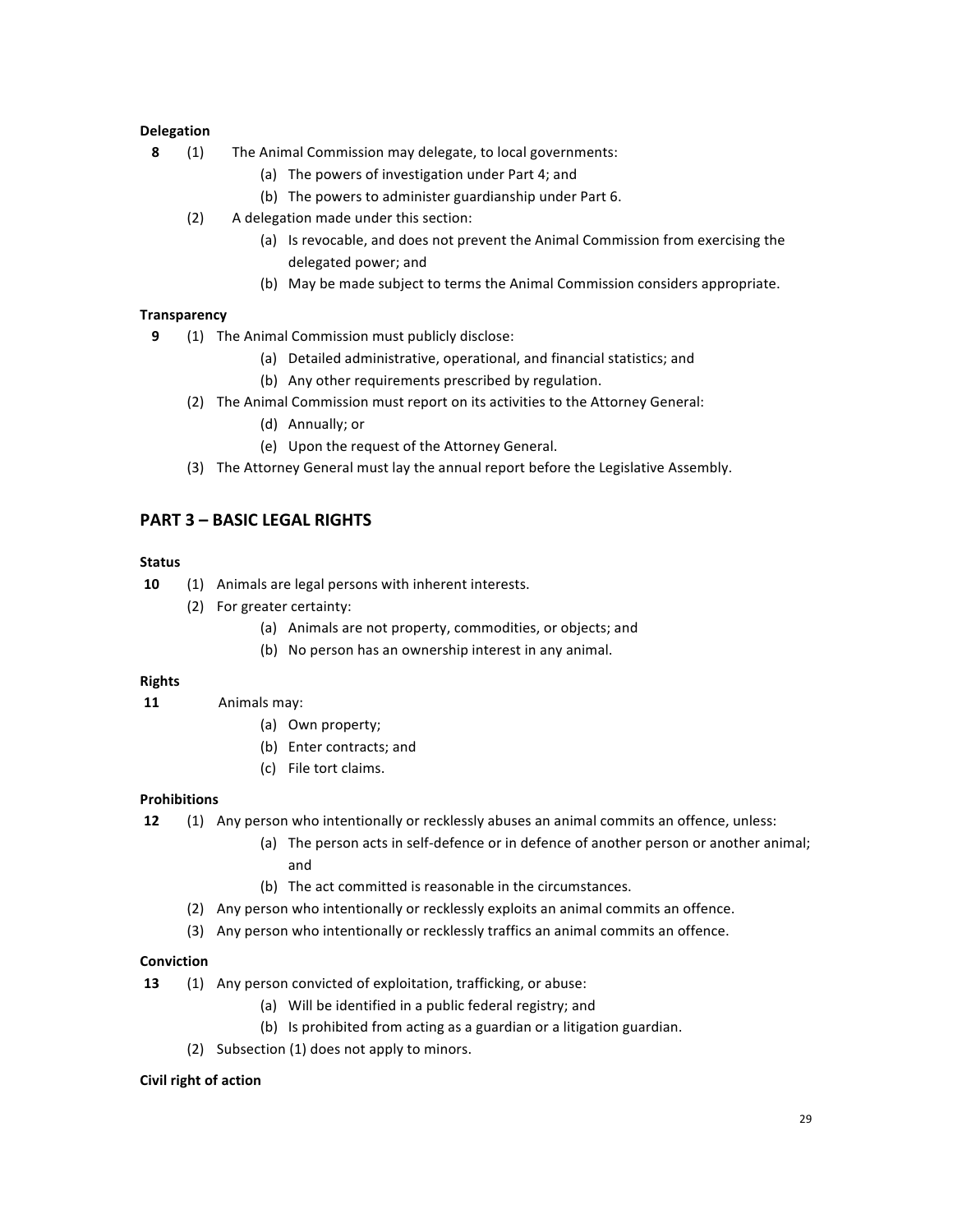- **14** (1) Any animal who has been exploited, trafficked, or abused has a civil right of action against the person convicted.
	- (2) Any damages awarded under subsection (1) are to go, in trust, to the animal's litigation guardian.

## **Certification as litigation guardian**

- **15** (1) Any person may apply to the Animal Commission for:
	- (a) Certification as a litigation guardian;
	- (b) Joint certification as a litigation guardian;
	- (c) A transfer of certification as a litigation guardian; or
	- (d) A surrender of certification as a litigation guardian.
	- (2) The Animal Commission must not approve an application under subsection (1) unless satisfied that:
		- (a) Approval is in the best interests of the animal on whose behalf the application is made; and
		- (b) Any requirements prescribed by regulation are met.

## **Litigation guardians**

- **16** (1) A litigation guardian is entitled to legally represent any animal for whom certification is granted.
	- (2) A litigation guardian must act in the best interests of the animal represented.

## **PART 4 - REPORTS AND INVESTIGATIONS**

## **Endangered or injured animals**

- **17** (1) Any person who reasonably believes that an animal has been or will be endangered or injured because of a contravention of this Act must report the circumstances to the Animal Commission.
	- (2) Despite the Freedom of Information and Protection of Privacy Act and the Personal *Information Protection Act*, a person must not disclose the identity of a person who makes a report under this section.
	- (3) Any person who makes a report to the Animal Commission in accordance with subsection (1) is immune from civil liability.

## **Animals in distress**

- **18** (1) Any person who encounters an animal in distress has a duty to:
	- (a) Seek medical assistance for the animal; or
	- (b) Report the circumstances to the Animal Commission.
	- (2) Despite the Freedom of Information and Protection of Privacy Act and the Personal Information *Protection Act*, a person must not disclose the identity of a person who makes a report under this section.
	- (3) Any person who makes a report to the Animal Commission in accordance with subsection (1) is immune from civil liability.

## **Powers of investigation**

- **19** (1) The Animal Commission is entitled to investigate:
	- (a) Upon receipt of a report under section 17 or 18; or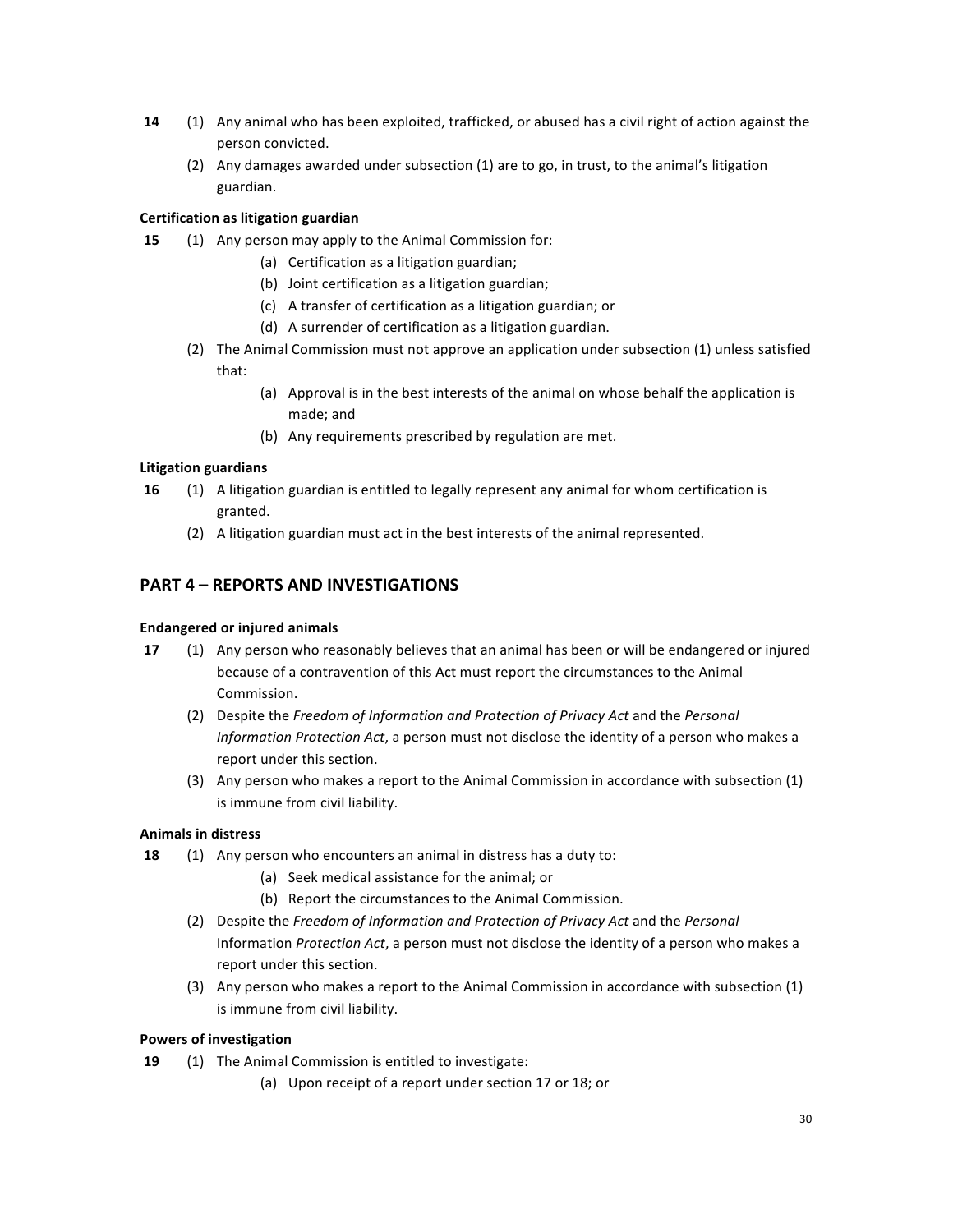- (b) On reasonable belief that an animal has been or will be endangered or harmed because of a contravention of this Act.
- (2) In conducting an investigation, the Animal Commission may:
	- (a) Interview any person who may assist in the investigation;
	- (b) Obtain any information required in the circumstances, including a report from a veterinarian;
	- (c) Apply to the court for an order to enter any premises.
- (3) The court may make an order under subsection (2) authorizing the Animal Commission to enter any premises.

## **Outcome of investigation**

- **20** (1) After conducting an investigation, the Animal Commission may:
	- (a) Take no further action;
	- (b) Enter into a contract for care on behalf of any animal; or
	- (c) Apply to the court for an interim order pending a hearing.
	- (2) The court may make an interim order under subsection (1) for a period of up to 90 days.

#### **Orders**

- **21** (1) The court may, pursuant to a hearing, make any order the court believes is in the best interests of the animal.
	- $(2)$  Without limiting subsection  $(1)$ , if the animal is a domesticated animal, the court may:
		- (a) Make an order:
			- (i) Returning the animal to the guardian; or
			- (ii) Assigning guardianship to another person; or
		- (b) Issue a peace bond or protection order to ensure the animal's safety.

#### **Review**

**22** Any person may seek review of an order made under section 21.

## **PART 5 - SANCTUARIES**

## **Formation**

- **23** (1) No person may operate a sanctuary unless approval is granted on application to the Animal Commission.
	- (2) The Animal Commission must not approve an application under subsection (1) unless satisfied that:
		- (a) Approval is in the best interests of the animals on whose behalf the application is made; and
		- (b) Any requirements prescribed by regulation are met.

## **PART 6 - DOMESTICATED ANIMALS**

#### **Guardianship**

- **24** (1) Any person may apply to the Animal Commission for:
	- (a) Guardianship of a domesticated animal;
	- (b) Joint guardianship of a domesticated animal;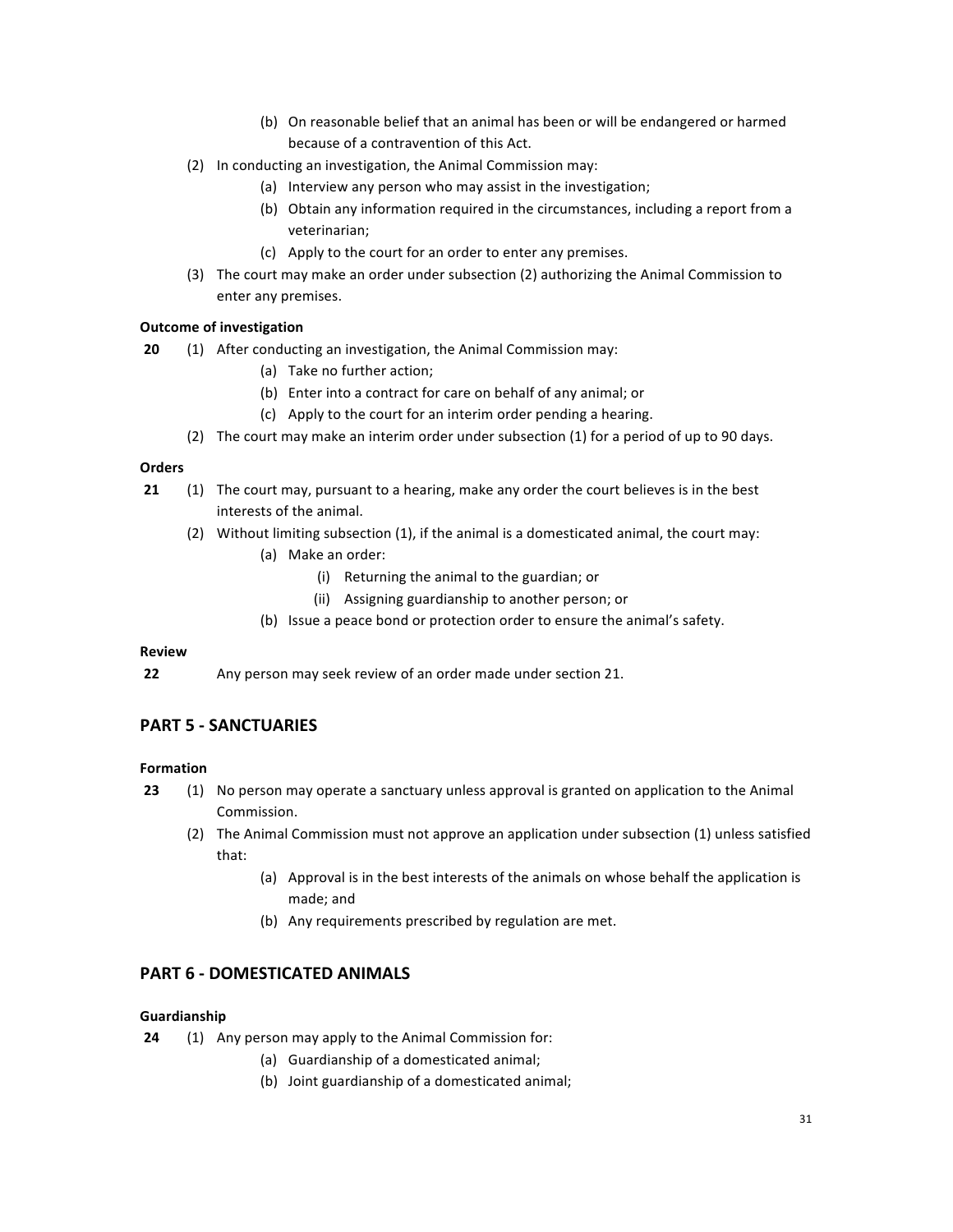- (c) A transfer of guardianship of a domesticated animal; or
- (d) A surrender of guardianship of a domesticated animal.
- (2) The Animal Commission must not approve an application under subsection (1) unless satisfied that:
	- (a) Approval is in the best interests of the domesticated animal for whom guardianship is sought; and
	- (b) Any requirements prescribed by regulation are met.

### **Disputes**

- **25** (1) If guardianship is disputed between two or more persons, any party may apply to the Animal Commission for a hearing.
	- (2) The Animal Commission may grant a hearing in accordance with the regulations.

## **Review**

**26** Any person may seek review of a decision made under section 24 or 25.

## **Guardians**

- **27** (1) A guardian must act in the best interests of the domesticated animal under guardianship.
	- (2) A guardian is responsible for ensuring the health of the domesticated animal under guardianship.
	- (3) Without limiting subsection (2), a guardian must provide, at a minimum, adequate:
		- (a) Socialization and training for successful integration into society;
		- (b) Protection from harm, including from humans, other animals, and natural disasters;
		- (c) Medical care and treatment;
		- (d) Opportunities for exercise, recreation, and play; and
		- (e) Food, water, and shelter.
	- (4) A guardian must ensure that the domesticated animal under guardianship is permanently identified:
		- (a) By microchip implant; or
		- (b) As prescribed by regulation.

## **Representation**

**28** A guardian may act as a representative for the domesticated animal under guardianship.

## **Prohibitions**

- **29** (1) No person may have care or custody of a domesticated animal unless that person is a guardian.
	- (2) Any person who contravenes section  $27(2)$  or  $27(3)$  or abandons an animal is deemed to have contravened section 12(1).

## **PART 7 - LIMINAL ANIMALS**

## **Rights**

**30** Liminal animals have the right to

- (a) Coexist with humans in urban spaces; and
- (b) Have their interests considered in assessing proposed developments.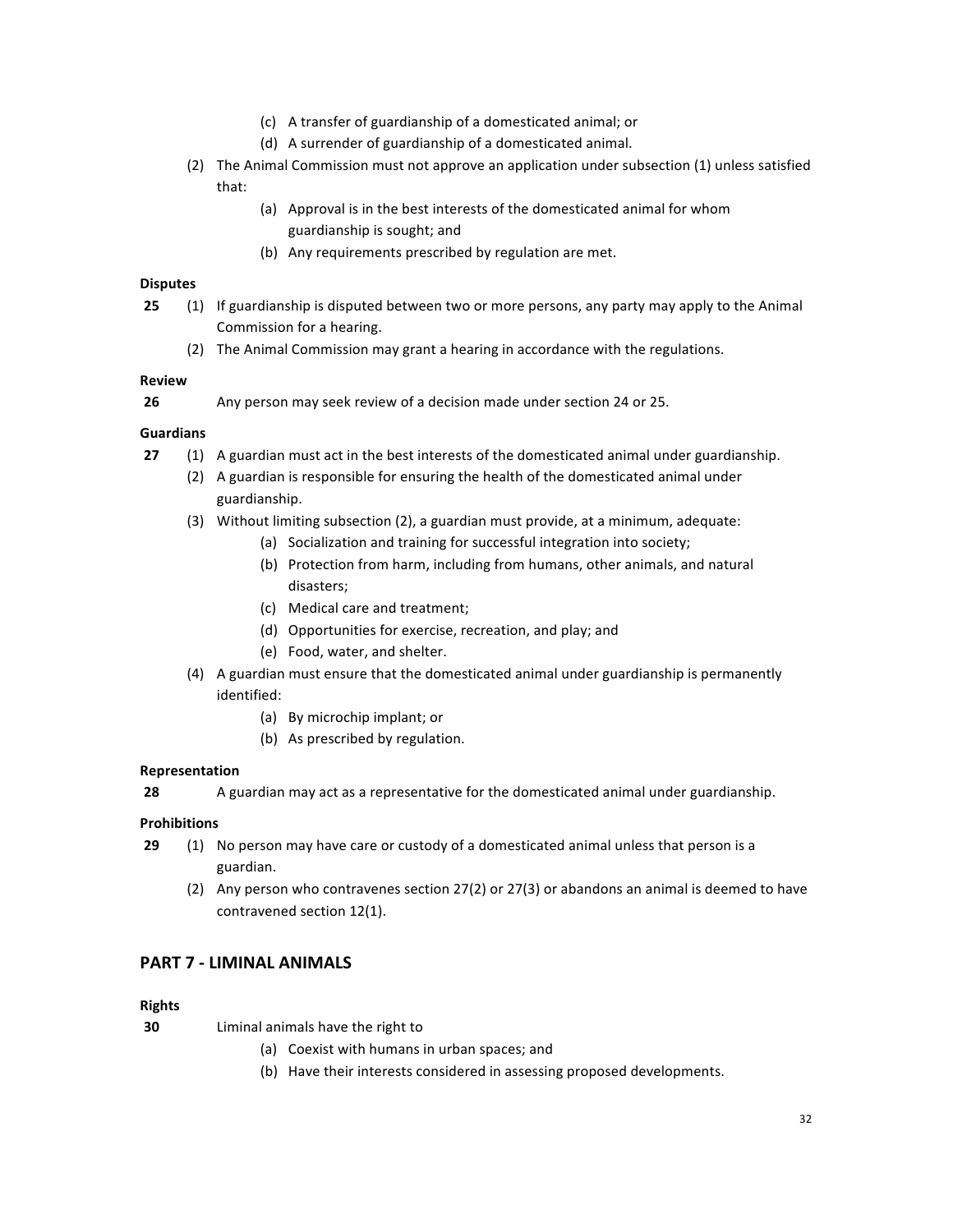## **Municipalities**

- **31** (1) Municipalities may employ any non-lethal means chosen in accordance with the principles of minimal impairment and proportionality to limit the population of incoming liminal animals by:
	- (a) Reducing incentives;
	- (b) Developing physical barriers; or
	- (c) Using active disincentives.
	- (2) Without limiting subsection  $(1)$ , municipalities may:
		- (a) Limit food sources or nesting sites;
		- (b) Construct fences;
		- (c) Install sound systems or netting; or
		- (d) Use unpleasant, but innocuous substances.

## **PART 8 - WILD ANIMALS**

#### **Prohibitions**

- **32** (1) Any person who intentionally, recklessly, or negligently interferes with wild animals commits an offence.
	- (2) Subsection (1) does not apply in circumstances of catastrophe.

#### **Habitat protection**

**33** The Animal Commission, when making recommendations with respect to wild animals under section xx:

- (a) Has a duty to protect the habitat of wild animals; and
- (b) Must implement, at a minimum, a no net loss rule.

## **PART 9 - OFFENCES**

## **Offences**

- **34** (1) A person who contravenes section 39 or 41-46 commits an offence.
	- (2) A person who contravenes section 12, 16(2), 17(1), 18(1), 23(1), 27(1), 29, 31, or 32 commits an offence.

## **PART 10 - PENALTIES**

#### **Penalties**

- **35** (1) A person who commits an offence under this Act is liable on conviction to:
	- (a) In the case of a first offence:
		- (i) A fine of not more than \$50,000; and
		- (ii) In the case of a continuing offence, a further fine of not more than \$5,000 for each day during which the offence continues after the first day; and
		- (iii) Imprisonment for not more than two years.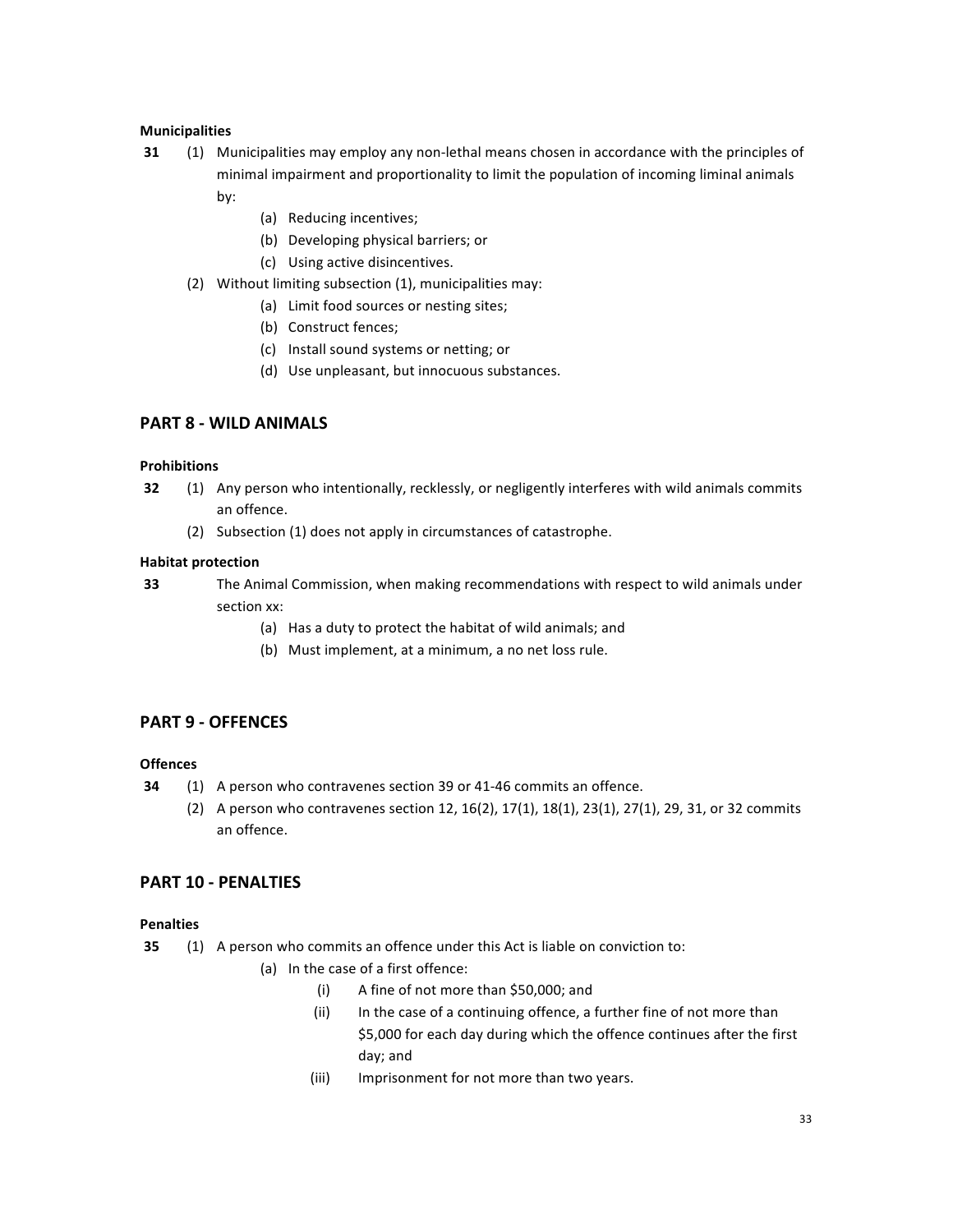- (b) In the case of a subsequent offence:
	- (i) A fine of not more than  $$100,000$ ; and
	- (ii) In the case of a continuing offence, a further fine of not more than \$10,000 for each day during which the offence continues after the first day; and
	- (iii) Imprisonment.
- (2) Without limiting subsection (1), a court may, having regard to the nature of the offence and the circumstances of its commission, make an order:
	- (a) Prohibiting the person from doing any act or engaging in any activity that may, in the court's opinion, result in the continuation or repetition of the offence; or
	- (b) Directing the person to take any action the court considers appropriate to remedy the harm that resulted from the commission of the offence.

## **PART 11 - REGULATIONS**

## **Power to make regulations**

- **36** (1) The Lieutenant Governor in Council may make regulations:
	- (a) Referred to in section 41 of the *Interpretation Act*;
	- (b) Referred to in this Act as:
		- (i) Having to be in accordance with the regulations; or
		- (ii) Being a matter for regulation; or
	- (c) Respecting reviews, appeals, and the Animal Commission.
	- (2) The Lieutenant Governor in Council may, in making a regulation under this Act:
		- (a) Delegate a matter; or
		- (b) Confer a discretionary power.

## **PART 12 - TRANSITIONAL PROVISIONS**

#### **Definitions**

**37** In this Part:

**Animal agricultural operation** means any facility where animals are raised for their body parts or secretions, including their eggs, milk, flesh, fur, or wool

Applied research means the practical application of science toward a recognized and significant problem

Aquarium means any facility that keeps marine mammals in captivity for public display, and includes a marine mammal park, dolphinarium, or oceanarium

Hunting means pursuing any animal with the intent to kill

**Rodeo** means a public sporting exhibition where animals, including horses, cows, or goats, are forced to participate in competitive activities, including calf roping, team roping, steer wrestling, chuckwagon racing, bareback bronc riding, bull riding, barrel racing, and wild cow milking

**Trapping** means using a device to capture an animal for food, fur, sport, pest control, wildlife management, or any other purpose not required to preserve, maintain, or ensure the animal's health

**Zoo** means any facility that keeps animals in captivity for public display, conservation, or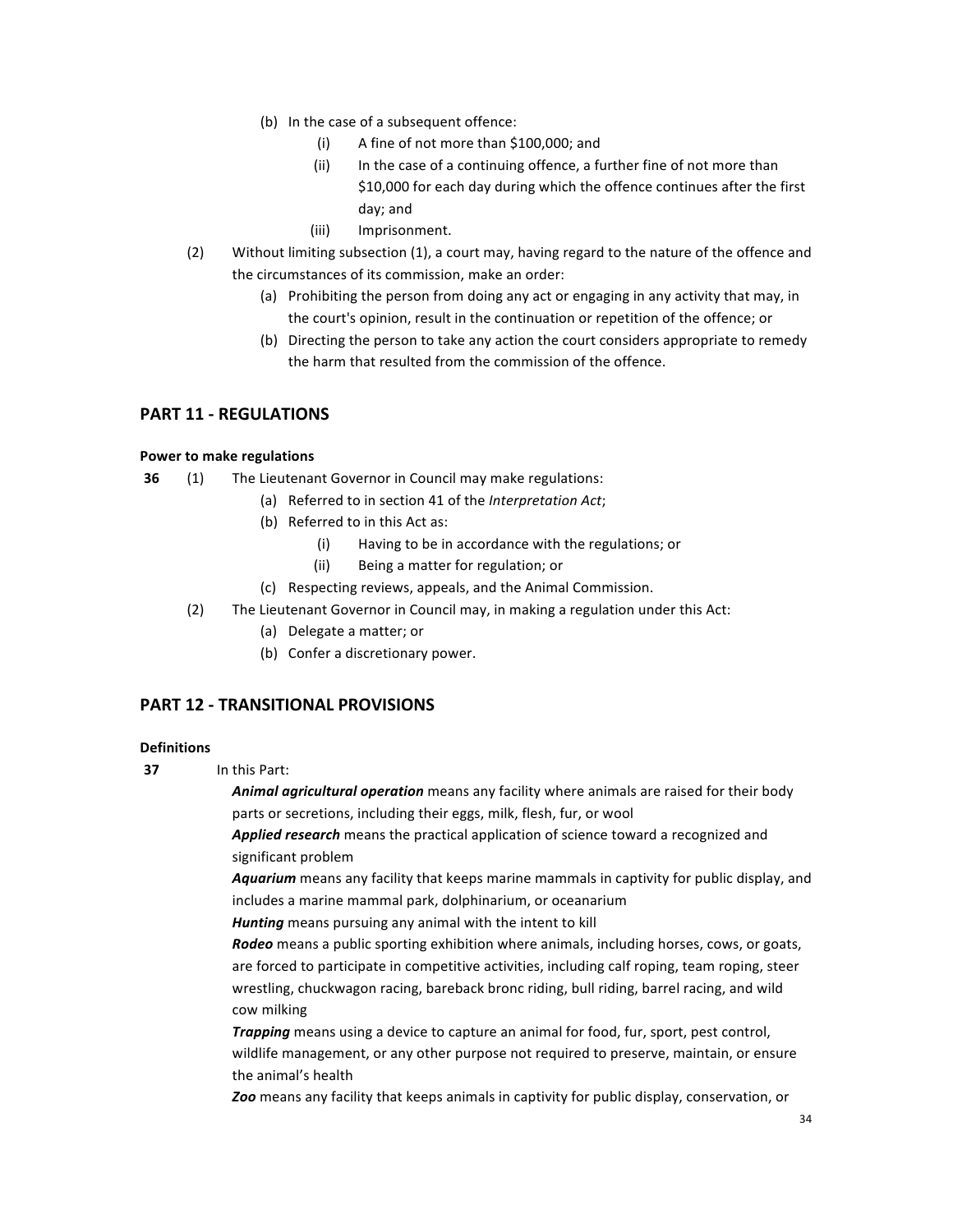study, and includes a wildlife park, menagerie, safari park, game reserve, or game farm

## **Policy initiatives**

- **38** (1) The Commission, in its absolute discretion, has authority to plan and implement policy initiatives that will facilitate the objectives of this Act.
	- (2) Without limiting subsection  $(1)$ , the Commission may:
		- (a) Collect annual fees from any person exploiting animals in accordance with this Part;
		- (b) Provide for humane education in public schools; or
		- (c) Offer economic incentives to any person who:
			- (i) Implements public education campaigns;
			- (ii) Invents, produces, or markets replacements for animal products.

## **Prohibitions**

- **39** (1) Any person who intentionally or recklessly abuses an animal commits an offence, unless:
	- (a) The person acts in self-defence or in defence of another person or another animal; and
	- (b) The act committed is reasonable in the circumstances.
	- (2) Any person who intentionally or recklessly traffics an animal commits an offence.

## **Conviction**

- **40** (1) Any person convicted of abuse or trafficking:
	- (a) Will be identified in a public federal registry; and
	- (b) Is prohibited from having care or custody of any animal.
	- (2) Subsection  $(1)$  does not apply to minors.

## **Transparency**

- **41** (1) Any person who distributes animal products must provide a label that identifies:
	- (a) The species of animals used;
	- (b) How the animals were kept; and
	- (c) Any other requirements prescribed by regulation.
	- (2) Any person who exploits, uses, or cares for animals must publicly disclose statistics on:
		- (a) The species and number of animals exploited, used, or cared for;
		- (b) How the animals are kept;
		- (c) How the animals were disposed of;
		- (d) Any other requirements prescribed by regulation.

## **Research facilities**

- **42** (1) A person is prohibited from using animals for research unless approved on application to the Animal Commission.
	- (2) The Animal Commission must not approve an application under subsection (1) unless satisfied that:
		- (a) There are no alternatives to using animals;
		- (b) The animals will experience no more than minor pain and suffering;
		- (c) The overall health of the animals will not be compromised;
		- (d) The research is directed toward the cure or treatment of a life threatening disease: and
		- (e) As prescribed by regulation: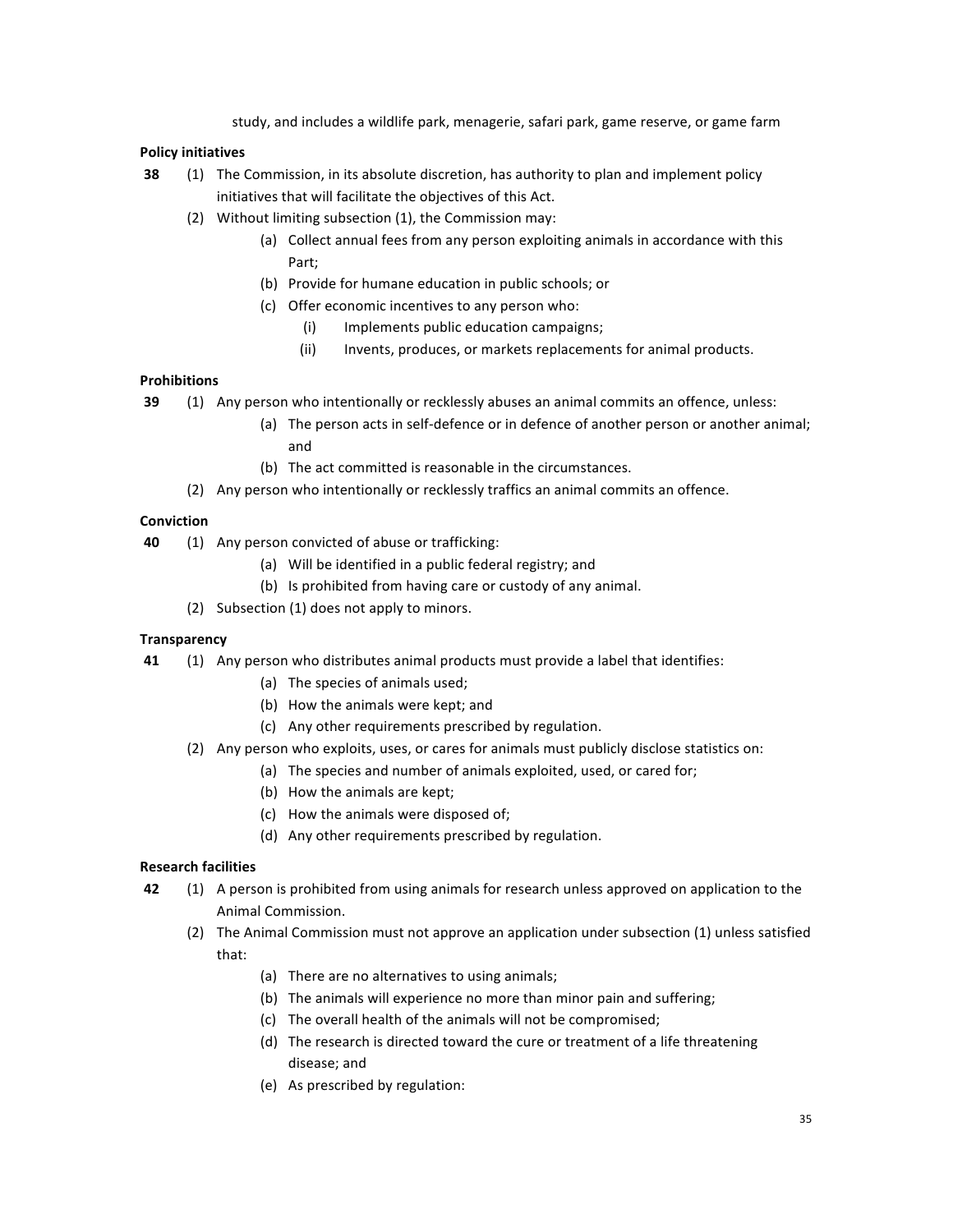- (i) Any animals will be kept in good health until death; and
- (ii) A plan is in place to ensure compliance with the future requirements of this Act.
- (3) Subsection (1) does not apply to research already underway, if:
	- (a) There are no alternatives to replace the animals being used;
	- (b) The research is applied research;
	- (c) The research will be completed no later than one year after this section comes into force.

## **Zoos, aquariums, and circuses**

- **43** (1) A person is prohibited from using animals for display or entertainment at zoos, aquariums, or circuses unless approved on application to the Animal Commission.
	- (2) The Animal Commission must not approve an application under subsection (1) unless satisfied that:
		- (a) The zoo, aquarium, or circus is already in existence and currently uses animals; and
		- (b) As prescribed by regulation:
			- (i) Animals will be kept in good health until their death; and
			- (ii) A plan is in place to ensure compliance with the future requirements of this Act.

#### **Rodeos**

44 Rodeos are prohibited.

### **Hunting and trapping**

**45** Hunting or trapping is prohibited.

#### **Animal agriculture**

- **46** (1) Animal agricultural operations are prohibited unless approved on application to the Animal Commission.
	- (2) The Animal Commission must not approve an application under subsection (1) unless satisfied that:
		- (a) The animal agricultural operation is already in existence; and
		- (b) As prescribed by regulation:
			- (i) Animals will be kept in good health until they are killed;
			- (ii) Animals will be killed by the most humane methods possible; and
			- (iii) A plan is in place to ensure compliance with the future requirements of this Act.

## **PART 13 - CONSEQUENTIAL AMENDMENTS**

#### **Power to make consequential amendments**

**47** Any minister may, on the advice of the Animal Commission, amend, repeal, or revoke any provision in any other enactment as a consequence of this Act.

## **PART 14 - COMMENCEMENT**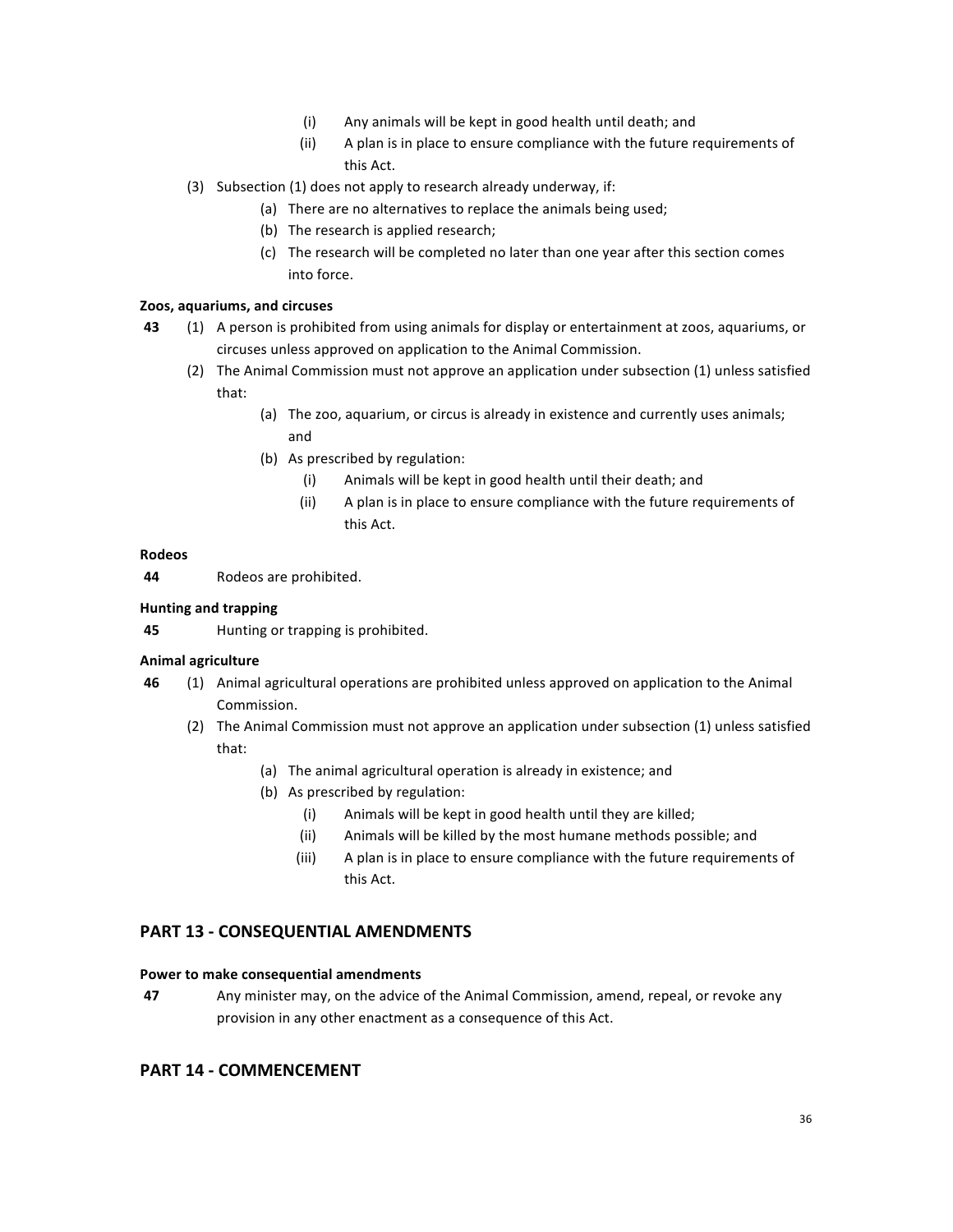## **When in force**

- **48** (1) Parts 1, 2, and 9-12 will come into force on January 1, 2015.
	- (2) Parts 3-8 and 13 will come into force on January 1, 2025.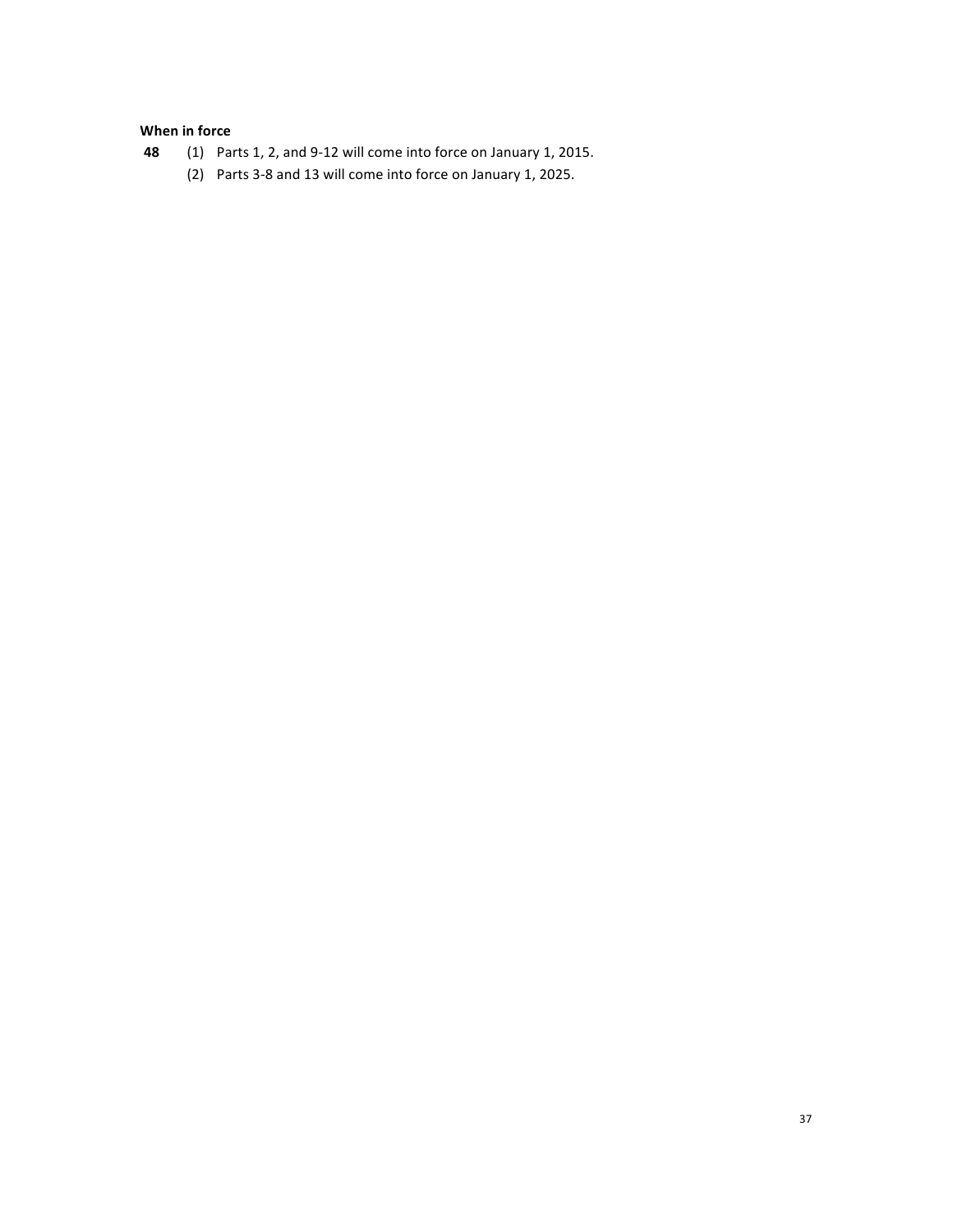## **WORKS CITED**

#### *Case Law*

*Cassels v University of Victoria*, 2010 BCSC 1213 *Creative Animal Talent v Woodley*, 2010 BCSC 358 Pezzente v McClain, 2005 BCPC 52 *Reece v Edmonton (City)*, 2010 ABQB 538 *Reece v Edmonton (City)*, 2011 ABCA 238 *R v Hughes*, 2007 BCPC 462 *R v Pacific Meat Company Limited et al*, [1957] BCJ No 98

#### *Legislation*

Animal Care Act, CCSM 1996, c A84 Animal Protection Act, SNS 2008, c 33 *Criminal Code of Canada*, RSC 1985, C-46 *Health of Animals Regulations*, CRC c-296 *Meat Inspection Regulations*, 1990, SOR/90-288 *Prevention of Cruelty to Animals Act*, RSBC 1996, c 372

#### *Secondary Materials*

Jerry L Anderson, "Protection for the Powerless: Political Economy History Lessons for the Animal Welfare Movement" (2011) 4 Journal of Animal Law and Policy 1

Marc Bekoff, Animals Matter: A Biologist Explains Why We Should Treat Animals with Compassion and *Respect* (Boston: Shambhala Publications 2007)

Noam Chomsky, *Imperial Ambitions: Conversations on the Post-9/11 World* (New York: Metropolitan Books 2005)

British Columbia Society for the Protection of Cruelty to Animals, "Annual Report 2012" online: BC SPCA <www.spca.bc.ca>

Canadian Council on Animal Care, "Frequently Asked Questions" online: Canadian Council on Animal Care <www.ccac.ca>

Raymond Corbey and Annette Lanjouw (eds), *The Politics of Species: Reshaping our Relationships with* **Other Animals (New York: Cambridge University Press 2013)** 

Margo DeMello, Animals and Society, (New York: Columbia University Press 2012)